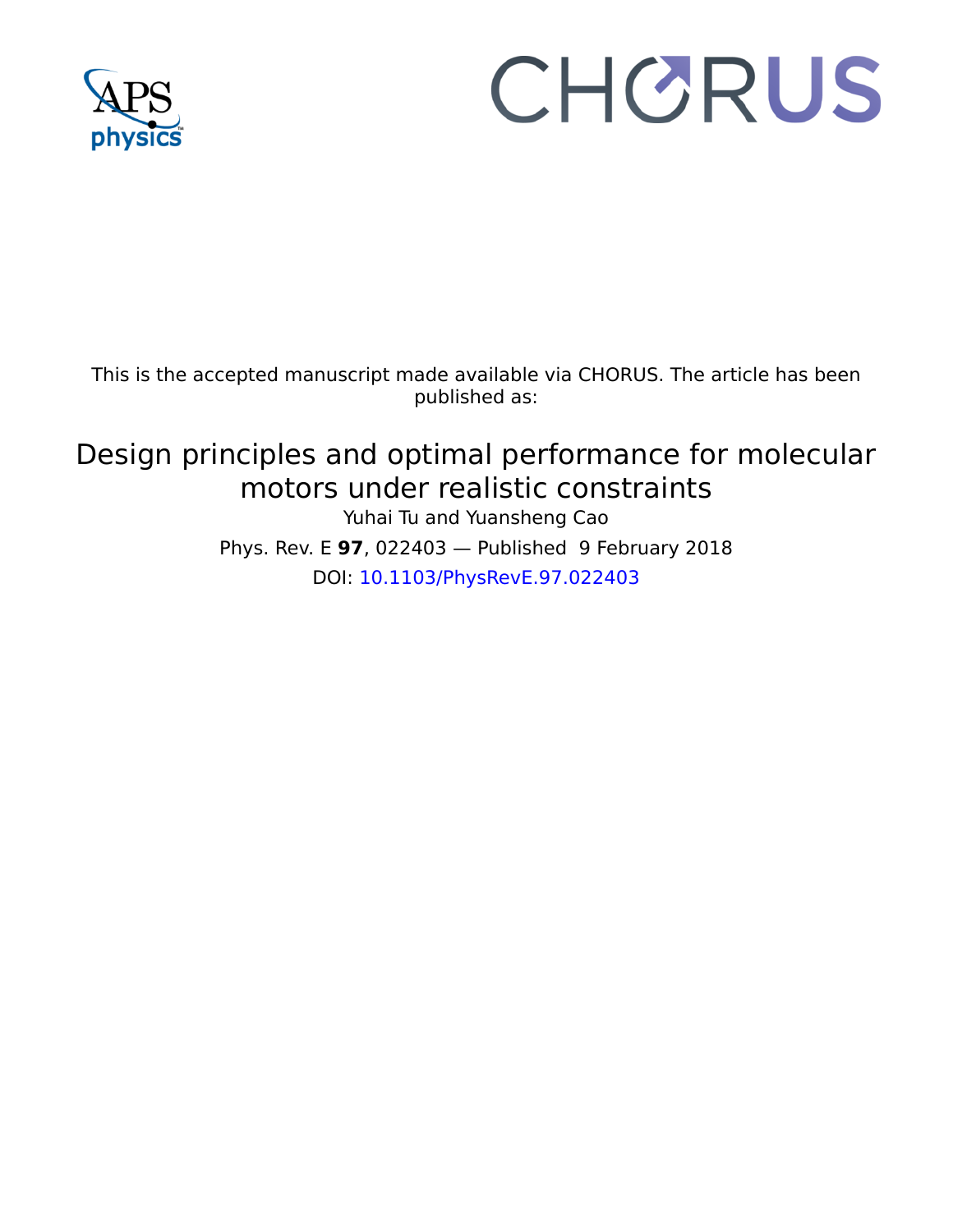### Design principles and optimal performance for molecular motors under realistic constraints

Yuhai Tu<sup>1</sup> and Yuansheng  $Cao^2$ 

<sup>1</sup>IBM T.J. Watson Research Center, PO Box 218, Yorktown Heights, NY 10598, U.S.A.<sup>\*</sup> <sup>2</sup>Department of Physics, UCSD, La Jolla, CA92093

The performance of a molecular motor, characterized by its power output and energy efficiency, is investigated in the motor design space spanned by the stepping rate function and the motor-track interaction potential. Analytic results and simulations show that a gating mechanism that restricts forward stepping in a narrow window in configuration space is needed for generating high power at physiologically relevant loads. By deriving general thermodynamics laws for nonequilibrium motors, we find that the maximum torque (force) at stall is less than its theoretical limit for any realistic motor-track interactions due to speed fluctuations. Our study reveals a tradeoff for the motortrack interaction: while a strong interaction generates a high power output for forward steps, it also leads to a higher probability of wasteful spontaneous back steps. Our analysis and simulations show that this tradeoff sets a fundamental limit to the maximum motor efficiency in the presence of spontaneous back steps, i.e., loose-coupling. Balancing this tradeoff leads to an optimal design of the motor-track interaction for achieving a maximum efficiency close to 1 for realistic motors that are not perfectly coupled with the energy source.Comparison with existing data and suggestions for future experiments are discussed.

PACS numbers: 87.16.Nn, 05.70.Ln, 87.16.Qp, 87.17.Jj, 87.19.lu

#### I. INTRODUCTION

Molecular motors are essential for living systems. They convert chemical energy to mechanical work driving motion and transport in biological systems. While linear motors such as kinesin and myosin are fueled by ATP, bacterial flagellar motor (BFM) couples ion (e.g.,  $H^+$ and  $Na^{+}$ ) translocations across cytoplasmic membrane to the rotation of flagellar filaments which propel the bacterial motion (tumbling or swimming)  $[1-4]$  $[1-4]$ . A fundamental question is whether there are thermodynamic bounds to the power generation and energy efficiency for these highly non-equilibrium molecular engines [\[5–](#page-13-2)[7\]](#page-13-3). A related and perhaps more important question is what are the microscopic properties (design features) that would allow a molecular motor to approach these bounds under realistic constraints. Here, we try to address these general questions and test the findings in the specific case of BFM, which is believed to be highly efficient.

We first describe briefly what is known about the bacterial flagellar motor (see [\[8\]](#page-13-4) for a recent review). The rotor of this nanoscale rotary engine contains a ring of  $\sim$  26 FliG proteins (see [\[9\]](#page-13-5) for an alternative view of 34 FliGs in the rotor), which serve as the track of the engine and interact with multiple torque-generating stator units that are anchored to the cell wall. In E. coli, each stator unit is composed of four copies of MotA and two copies of MotB, forming two transmembrane proton channels [\[10–](#page-13-6)[16\]](#page-13-7). Ion translocations through the channels cause conformational changes of the stator proteins which generate torque on the rotor to drive its rotation [\[17,](#page-13-8) [18\]](#page-13-9).

The ion flow is powered by the ion motive force (IMF), which is the free energy difference of an ion across the cell membrane. IMF depends on the transmembrane voltage and the ion concentration difference across the cytoplasmic membrane. For E. coli, the responsible ion is proton, and the driving force is the proton motive force (PMF).

The mechanical properties of the flagellar motor, characterized by its torque-speed relationship, have been measured experimentally under various conditions (e.g., different PMF, temperature, number of stators) [\[19–](#page-13-10)[22\]](#page-13-11). For E. coli, the torque-speed dependence for a BFM in the counterclockwise (CCW) rotational state has a concave down shape, with a plateau of high torque at low speeds and a rapid drop of torque at high speeds. On the other hand, the torque-speed curve for the clock-wise (CW) motor is almost linear [\[23\]](#page-13-12). Based on specific choices of the stator-rotor interaction and the energy transduction process, several models have been developed to explain the observed torque-speed relationship for the BFM [\[24–](#page-13-13)[32\]](#page-13-14).

Our understanding of the thermodynamics and energetics of BFM remains limited. Some experiments suggested that BFM is tightly coupled, meaning that a fixed number of ions pass through the motor per revolution [\[33,](#page-13-15) [34\]](#page-13-16). It was argued that since at high loads the motor moves slowly and thus operates near equilibrium with the thermal bath, the efficiency should be close to one [\[35\]](#page-14-0). However, recent experiments by Lo et al. [\[36\]](#page-14-1) found that the maximum torque generated near stall is approximately equivalent to the energy provided by only  $37 \pm 2$ ions per revolution, which is smaller than the previous estimate of 52 ions, given 26 FliG in the rotor and two ions per FliG step [\[37–](#page-14-2)[39\]](#page-14-3).

For modeling molecular motors, the Brownian ratchet models have long attracted physicists' attention since

<span id="page-1-0"></span><sup>∗</sup> [yuhai@us.ibm.com](mailto:yuhai@us.ibm.com)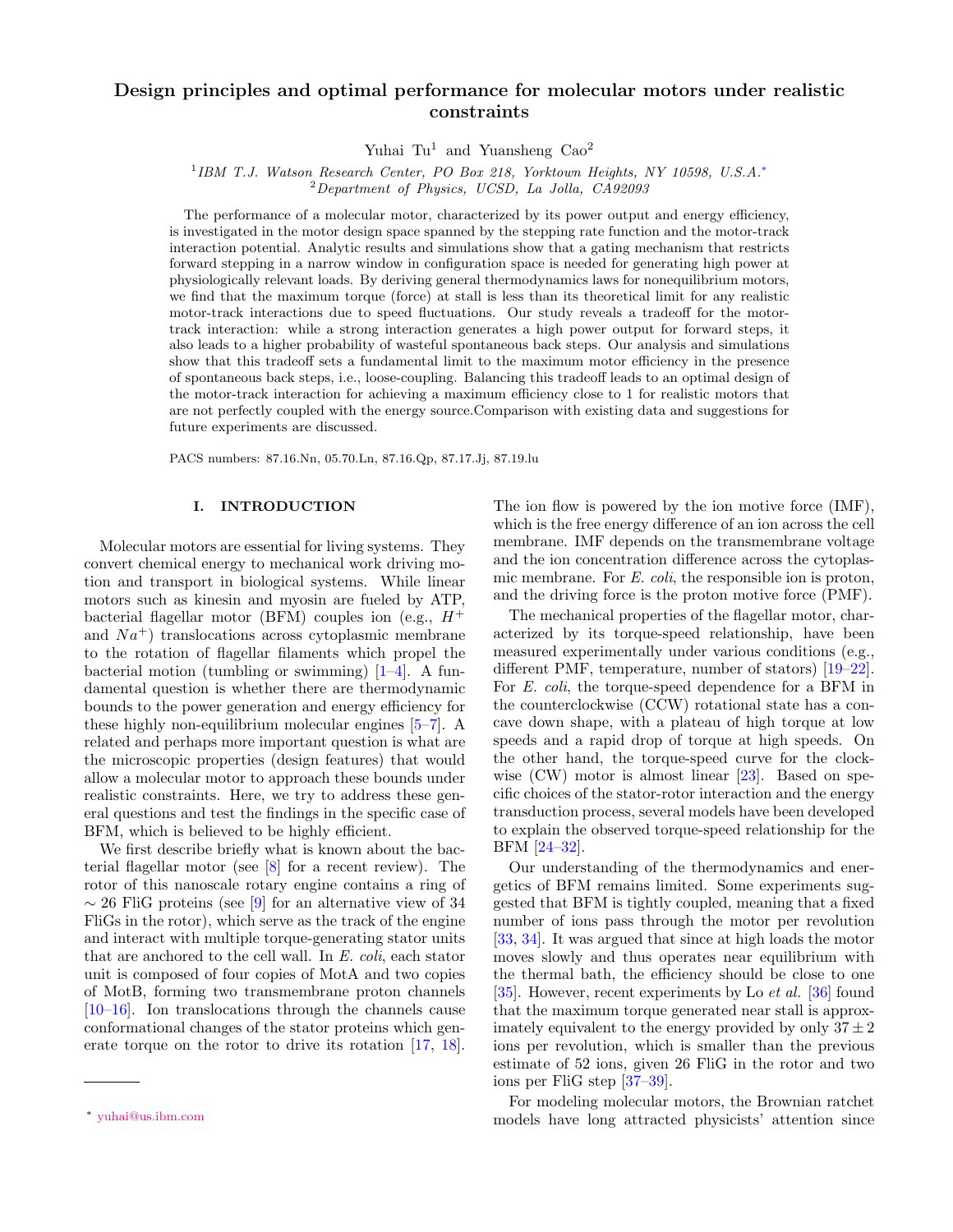Richard Feynman popularized it a half century ago [\[7,](#page-13-3) [40–](#page-14-4)[42\]](#page-14-5). Among all variants of the ratchet models (see [\[6\]](#page-13-17) for a review), only the isothermal chemical ratchets [\[43\]](#page-14-6) are relevant for biological motors. The efficiency of isothermal ratchets can reach 100% under ideal conditions near equilibrium when the speed goes to zero (stall) [\[5\]](#page-13-2). However, the power output vanishes at this ideally efficient point, which motivates researchers to study efficiency at maximum power [\[44,](#page-14-7) [45\]](#page-14-8). Another serious shortcoming of the idealized models is that realistic biological motors are under constraints on the motortrack interaction potential as well as the reversibility of the underlying chemical transitions, which can have significant effects on motoor performance. In fact, it was already realized in [\[5\]](#page-13-2) that instead of being 100% the efficiency actually vanishes at stall if spontaneous stepping transitions are included, which leaves the maximum efficiency under biological constraints an open question.

In this paper, we address the general question on how realistic microscopic properties of the motor, such as the shape of the motor-track interaction potential, the degree of irreversibility in mechanochemical transitions, and the gating (control) of the stepping transitions affect the motor performance (efficiency, power, and maximum torque (force) generation). We do so by developing a minimal stochastic motor model where both energy-assisted and spontaneous stepping transitions are included. The motor dynamics are determined by two intrinsic mechanochemical functions: 1) the interaction potential of the power generating motor molecules (kinesin, myosin, or MotAB) and their counterpart track molecules (microtubule, actin, or FliG), 2) the stepping rate function that depends on the relative motor-track coordinate. Together, these two microscopic functions constitute the "design" space of molecular motors. We study general thermodynamic properties of molecular engines by exploring this motor design space, where a specific motor such as BFM corresponds to one particular region. Our approach not only allows us to gain important insights on the specific molecular mechanisms for the observed properties (e.g., the torque-speed relationship for BFM). More importantly, exploring the motor design space reveals fundamental thermodynamic bounds for all realistic molecular engines and general design principles to approach these bounds.

#### II. A MINIMAL MODEL FRAMEWORK FOR MOLECULAR MOTORS

The approach and terminology for the minimal motor model are based on previous modeling work on BFM [\[26,](#page-13-18) [28\]](#page-13-19), but the general formalism can be applied to other motor systems. As illustrated in Fig. 1, the interaction between stator and rotor drives the rotation of the rotor from a high potential energy position towards its equilibrium position (with the lowest potential energy). The passage of an ion enhances a stator conformational change (stepping), which brings the motor to a new stator-rotor potential where the motor is again in a high potential energy state. The newly gained potential energy continues to drive the (physical) rotation of the rotor. This continuous process drives the system towards a sequence of new equilibrium positions and gives rise to a directed stepwise rotation [\[37\]](#page-14-2).

#### A. The Fokker-Planck equation

For a processive motor like BFM with a high duty ratio, the motor dynamics can be described by two stochastic processes: 1) the physical motion (rotation), which can be viewed as a particle sliding along an energy potential  $V(\theta)$  with thermal fluctuations; 2) the chemical transitions ("stepping"), which correspond to hoping between neighboring energy potentials shifted by half a period  $\theta_0$ . For BFM, the stator-rotor interaction potential  $V(\theta)$  has a periodicity  $2\theta_0 \equiv 2\pi/26$ , where  $\theta \equiv \theta_R - \theta_S$  is the relative angle between the stator angle  $\theta_S$  ("chemical" coordinate) and the rotor angle  $\theta_R$  ("physical" coordinate). For a linear motor like kinesin, V represents the kinesin-microtubule interaction potential with a period of  $\sim 8nm$  [\[46\]](#page-14-9).

Following [\[26\]](#page-13-18), we study the probability distribution function  $P(\theta, t)$  for  $\theta$  by using the Fokker-Planck (FP) equation :

<span id="page-2-0"></span>
$$
\frac{\partial P}{\partial t} = \frac{\partial}{\partial \theta} \left[ -\omega P + k_B T \xi^{-1} \frac{\partial P}{\partial \theta} \right] + \Delta j_s(\theta) \tag{1}
$$

with  $\omega$  the angular speed,  $\xi$  the viscous drag coefficient, and  $k_BT$  the thermal energy set to 1 hereafter. In subcellular environments, motor dynamics is over-damped and the motor speed  $(\omega)$  is proportional to torque:  $\omega =$  $\tau/\xi = (-V'(\theta) + \tau_{ext})/\xi$ , where  $\tau_{ext}$  is an external torque applied in the opposite direction of the motor rotation,  $\xi$ is the viscous drag coefficient (load).

The first term on the right hand side of Eq. [\(1\)](#page-2-0) is the probability flux due to continuous physical motion. The second term  $\Delta j_s(\theta)$  is the net flux due to stepping:

$$
\Delta j_s(\theta) = \begin{cases} j_+(\theta + \theta_0) - j_-(\theta), & 0 \le \theta \le \theta_0, \\ j_-(\theta - \theta_0) - j_+(\theta), & \theta_0 < \theta \le 2\theta_0, \end{cases}
$$
 (2)

where the forward and backward stepping fluxes are given by  $j_{+}(\theta) = k_{+}(\theta)P(\theta)$  with  $k_{+}(\theta)$  the forward rate of leaving from  $\theta$  to  $(\theta - \theta_0)$  and  $k_-(\theta - \theta_0)$  the rate of jumping back to  $\theta$  from  $(\theta - \theta_0)$ . For simplicity, we assume  $k_{+}(0 < \theta < \theta_0) = 0$  and  $k_{-}(2\theta_0 > \theta > \theta_0) = 0$ . See Sec. A and Fig. 7 in the Appendix for details of the model derivation.

#### B. Irreversible chemical cycle and loose coupling

There are two distinct pathways for chemical transitions (Fig. 1B). For the PMF-coupled transitions, the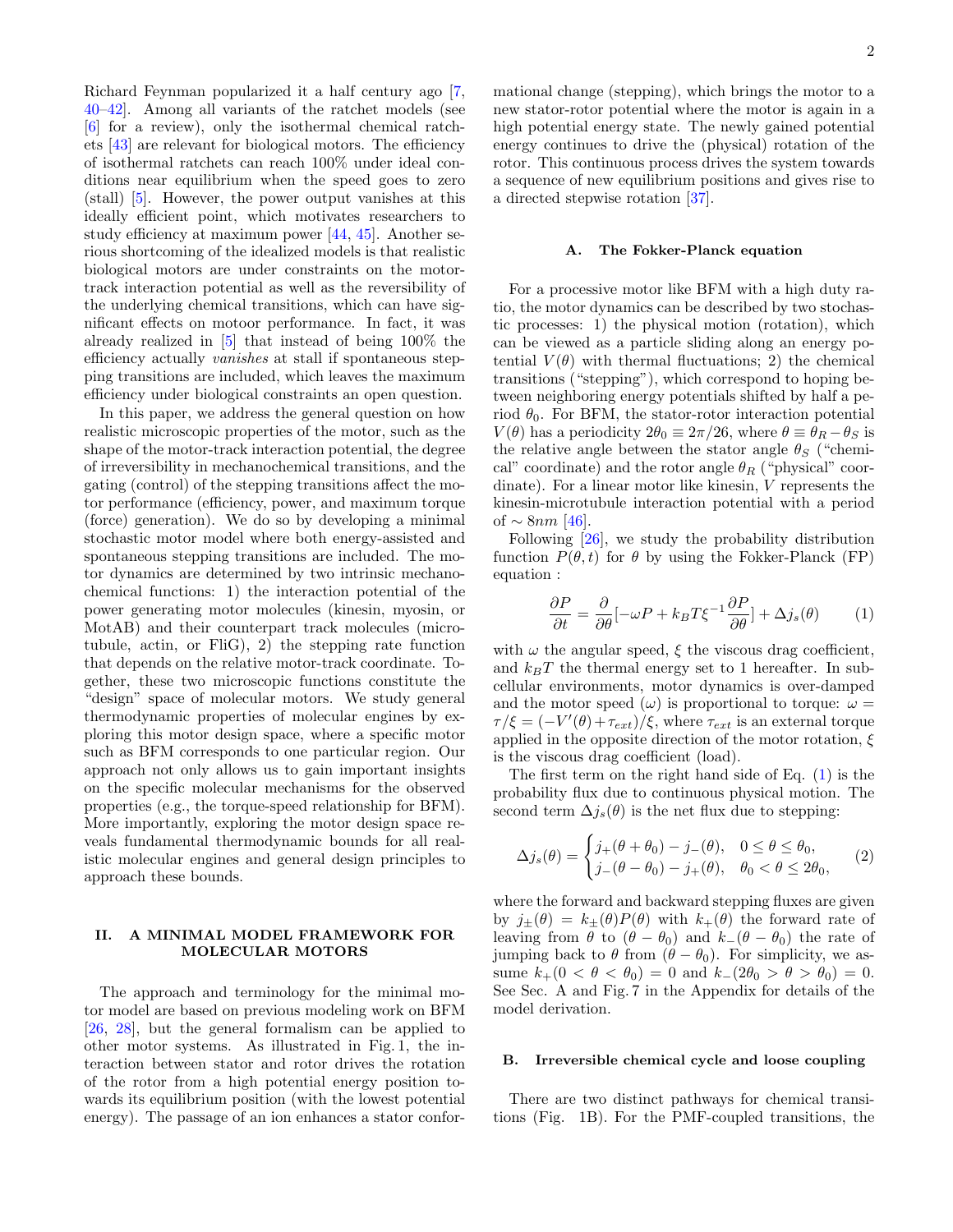

FIG. 1. Illustration of the minimal motor model. (A) The motor is described by its motion (red arrows) in physical space (angle  $\theta$ ) along the interaction potential  $V(\theta)$ . The gray box highlights the forward and backward stepping transitions, represented by the solid and dotted green arrows respectively, between two adjacent potentials (black and blue lines) shifted by half a period  $\theta_0$ . A V-shaped potential is shown with its minimum at  $(1+\varepsilon)\theta_0$  and depth  $V_d$ . An energy barrier  $V_B(\theta)$ is added to prevent back flow. (B) There are two types of chemical transitions highlighted in the gray box in (A): the PMF-coupled transitions (red arrowed lines) and the spontaneous transitions (gray arrowed lines). Detailed balance is broken in the reaction loop which leads to a dissipative reaction cycle. Forward and backward reactions between state-1 to state-2 are represented by solid and dotted lines, respectively. (C) The chemical transitions shown in the chemical conformation space. The ratio between the total forward rate  $(k_{+})$  and the total backward rate  $(k_{-})$  depends on the energy gap  $E_q$ , which is the difference between the effective driving energy  $G_0$  and potential gain  $\Delta V(\theta)$ .

forward transition is boosted by the PMF energy  $E_0$  ( $E_0$ ) is the ATP hydrolysis energy for linear motors), and the backward transitions regain the energy by pumping a proton out (or synthesizing ATP). The transition rates satisfy the thermodynamic constraint:  $k_{+,i}(\theta) =$  $e^{-\Delta V + E_0} k_{-,i} (\theta - \theta_0)$  where  $\Delta V \equiv V(\theta - \theta_0) - V(\theta)$  is the potential energy change (gain) for a forward step. There are also spontaneous transitions that are decoupled from the energy source, their rates satisfy:  $k_{+,s}(\theta) =$  $e^{-\Delta V}k_{-,s}(\theta-\theta_0)$ . In the presence of both types of transitions, we have  $\frac{k_{+,i} \times k_{-,s}}{k_{+,s} \times k_{-,i}} = e^{E_0} \neq 1$ , which indicates that detailed balance is broken between the chemical states (with the same physical coordinate  $\theta$ ). Therefore, some of the PMF energy is dissipated by the irreversible chemical reaction cycle (see Fig. 1B) without driving any physical motion. This loss of energy prevents the system from being 100% efficient.

The relative strength of the two types of stepping transitions can be characterized by a reversibility parameter  $\kappa$ :  $k_{-,i} = \kappa k_{-,i}$ ,  $k_{-,s} = (1 - \kappa)k_{-}$ . The ideal case of

 $\kappa = 1$  corresponds to the perfectly tight-coupling scenario where every forward step transition is powered by the cheminal energy and every back step transition regains the chemical energy (pump out  $H^+$  or synthesize ATP). However, most realistic molecular motors are loosely coupled (not perfectly tight-coupled) with  $0 < \kappa < 1$ . For example, both myosin and kinesin have a net ATP hydrolysis rate at stall [\[47,](#page-14-10) [48\]](#page-14-11) and some backward steps can even cost energy [\[49\]](#page-14-12). A loose coupling mechanism is also proposed recently for BFM [\[31\]](#page-13-20). One of the goals of our study is to search for design principles to enhance motor performance under the realistic constraint of only partially reversible  $\kappa < 1$ .

Combining the two types of stepping transitions, the total transition rates  $k_{\pm} (= k_{\pm,i} + k_{\pm,s})$  satisfy:

<span id="page-3-0"></span>
$$
\frac{k_+(\theta)}{k_-(\theta - \theta_0)} = \exp[-\Delta V(\theta) + G_0] \equiv \exp(E_g), \qquad (3)
$$

where  $G_0 \equiv \ln(1 - \kappa + \kappa e^{E_0})$  is the effective driving energy. Except for cases with extremely small  $\kappa$  (we use  $\kappa = 0.5$ ) in this paper unless otherwise stated), we have  $G_0 \approx$  $E_0 + \ln(\kappa) \approx E_0$  when  $-\ln \kappa \ll E_0$ .

As shown in Fig. 1C, An energy "gap"  $E_g \equiv G_0 - \Delta V$ is defined to characterize the difference (gap) between the effective driving energy  $G_0$  and the potential energy gain  $\Delta V$ . From Eq. [\(3\)](#page-3-0), a positive energy gap  $(E_q > 0)$ suppresses the back steps, which is crucial for enhancing motor efficiency as we show later in the paper. As defined,  $E_q$  is  $\theta$ -dependent. Here, we use it to denote the energy gap at where  $k_{+}$  is the highest.

#### C. Approach and general model behaviors

Eqs. [\(1](#page-2-0)[-3\)](#page-3-0) completely define a minimal thermodynamically consistent model for molecular motors, including linear motors like myosin, where the coordinate  $\theta$ would represent the relative positional difference between myosin and actin. The steady state distribution  $P_s(\theta)$  is determined by solving the steady state FP equation:

<span id="page-3-1"></span>
$$
\xi^{-1} \frac{d}{d\theta} [V'(\theta) P_s(\theta)] + \xi^{-1} \frac{d^2 P_s(\theta)}{d\theta^2} + \Delta j_s(\theta) = 0, \quad (4)
$$

with periodic condition  $P_s(\theta) = P_s(\theta + 2\theta_0)$  and normalization  $\int_0^{2\theta_0} P_s(\theta) d\theta = 1$ . The intrinsic properties of the motor are characterized by two functions: the interaction potential functions  $V(\theta)$  and stepping rate function  $k_{+}(\theta)$  ( $k_{-}(\theta)$  is given by Eq. [\(3\)](#page-3-0)). The external load is determined by  $\xi$ .

For a given load  $\xi$ , Eq. [\(4\)](#page-3-1) can be solved to obtain  $P_s(\theta)$ , from which the average torque generated by the motor can be determined:  $\bar{\tau}(\xi) = -\int_0^{2\theta_0} V'(\theta) P_s(\theta) d\theta$ , and the average (rotational) speed can be obtained by the over-damped assumption valid at low Reynolds number:  $\bar{\omega}(\xi) = \bar{\tau}(\xi)/\xi$ . By sweeping through different values of  $\xi$ , the model results in a torque-speed  $(\bar{\tau} - \bar{\omega})$  relationship,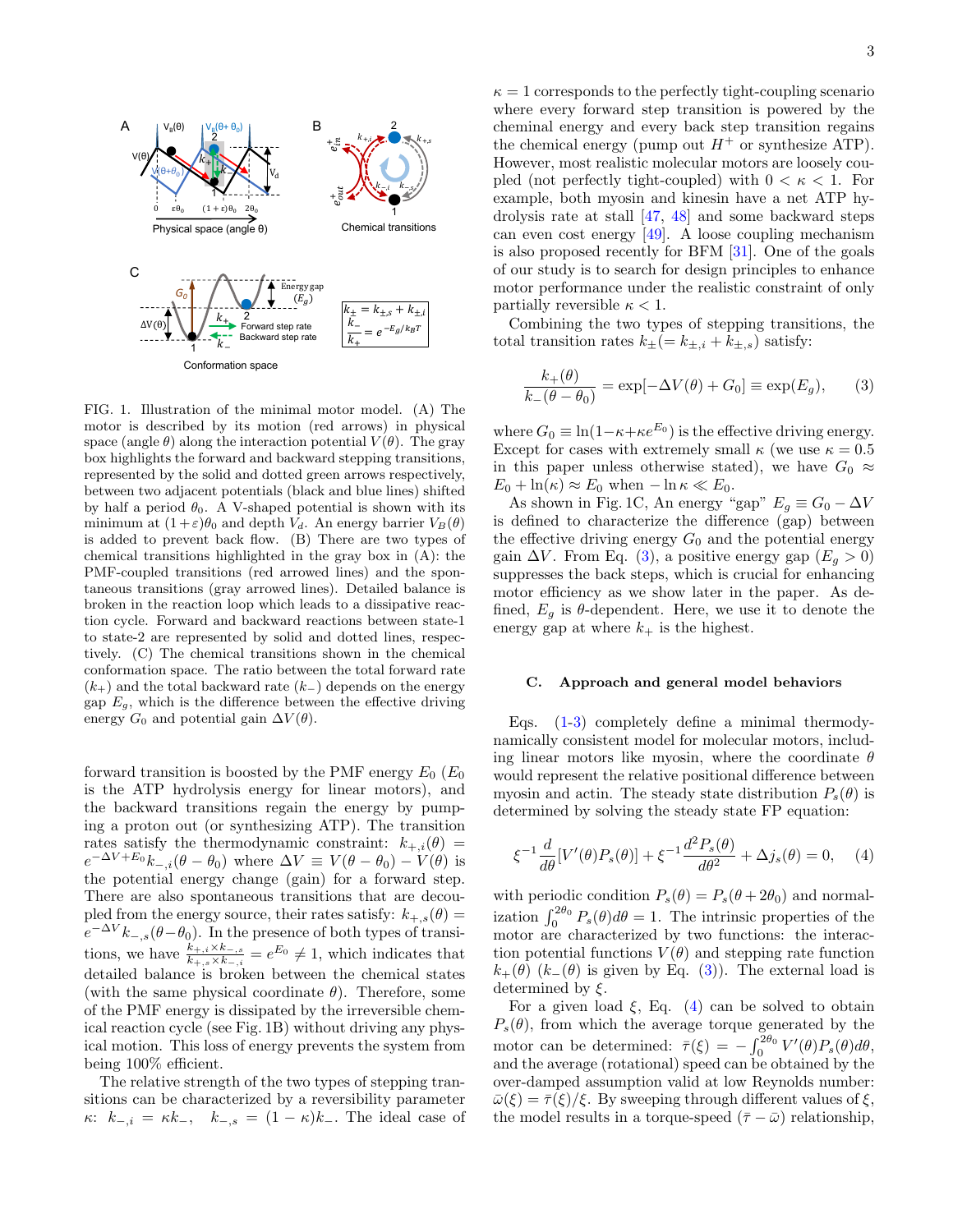which can be compared directly with experiments. The maximum torque  $\tau_m$  is reached at high-load  $(\xi \to \infty)$ when the motor is at stall  $(\bar{\omega} = 0)$ .

In the absence of external energy source and external force, i.e., when  $E_0 = 0$  and  $\tau_{ext} = 0$ , the system is in equilibrium with its thermal environment. It is easy to show that the steady-state solution for Eq.  $(1)$  in this case is simply the equilibrium Boltzmann distribution:  $P_s(\theta) = \Omega^{-1} \exp[-V(\theta)], \text{ with } \Omega = \int_0^{2\theta_0} \exp[-V(\theta)] d\theta$ the normalization constant. Consequently, there is no net torque generation or motion, i.e.,  $\bar{\omega} = \bar{\tau} = 0$ .

However, when  $E_0 > 0$ , detailed balance is broken between different physical coordinates  $(\theta)$ , i.e.,  $k_{+}(\theta)P_{s}(\theta) \neq k_{-}(\theta - \theta_{0})P_{s}(\theta - \theta_{0}),$  and the motor can generate a nonzero average torque to drive mechanical motion (rotation). The viscous drag  $\xi \bar{\omega}$  is considered as the natural load on the motor. Even though an external torque  $\tau_{ext}$  can also be applied to probe the motor behaviors, it is more convenient and biologically more realistic to change the load by varying  $\xi$  as done by almost all experiments on BFM. For the remaining of this paper, we set  $\tau_{ext} = 0$  and varying  $\xi$  except when we discuss different definitions of the motor efficiency at the end of the paper.

#### III. DESIGN PRINCIPLES FOR OPTIMAL MOTOR PERFORMANCE

In the general model framework given in the last section, the motor design space is spanned by two intrinsic functions:  $V(\theta)$  and  $k_+(\theta)$ . For a specific motor system like BFM, specific choices of  $V(\theta)$  and  $k_{+}(\theta)$  were made to fit experimental data and backward transitions  $k_-(\theta)$  were typically neglected. Here, we treat  $k_+(\theta)$  and  $V(\theta)$  as a variable functional, and we always keep  $k_-(\theta)$ , which is determined from  $k_{+}(\theta)$  and  $V(\theta)$  by using Eq. [\(3\)](#page-3-0). By systematically exploring the motor design space, our main goal is to investigate fundamental limits and possible design principles for optimal motor performance characterized by its power output and energy efficiency for a given driving energy  $E_0$ .

#### A. A gating mechanism for high power generation

The average power output of the motor, defined as  $W = \bar{\tau}\bar{\omega}$ , can only be high if both  $\bar{\tau}$  and  $\bar{\omega}$  are high. The measured torque-speed curve for CCW BFM has a concave down shape with a roughly constant high torque at low to medium speeds and a fast decrease of torque at high speeds [\[22,](#page-13-11) [36\]](#page-14-1). This concave torque-speed curve has the advantage of generating high power output (or equivalently a high torque for a given speed) in a wide range of physiologically relevant loads. Here, we study the general design requirements for such a concave torque-speed dependence, which is critical for high power generation.

The form of the periodic potential  $V(\theta)$  is characterized by two parameters: the depth of the potential  $V_d$ , and the location of its minimum  $\theta_m \equiv (1+\varepsilon)\theta_0$ , where  $\varepsilon \in$ [0, 1] is an asymmetry parameter. A symmetric potential corresponds to  $\varepsilon = 0$ , and  $\varepsilon = 1$  represents the extreme case when the potential is infinitely steep at  $\theta = 2\theta_0$ . For simplicity, we used a piece-wise linear form  $(V\text{-shaped})$ for  $V(\theta)$  for most of the paper as shown in Fig. 1A and Fig. 2A. Other forms of  $V(\theta)$ , such as parabolic functions, were also used without affecting the main results (see Section C and Fig. 9 in Appendix for details). For the Vshaped potential, the torque generated from this potential is positive  $\tau(\theta) = \tau_+ \equiv V_d/\theta_m > 0$  for  $0 \leq \theta < \theta_m$ , and negative  $\tau(\theta) = -\tau_- \equiv -V_d/(2\theta_0 - \theta_m) < 0$  for  $\theta_m < \theta \leq 2\theta_0$ , as shown in Fig. 2A. A high energy barrier  $V_B$  near the peak of  $V(\theta)$  is also added to prevent slipping between two adjacent FliG's without stepping. A piece-wise linear form of  $V_B$  is used (see Appendix B). In the following, we focus on elucidating the role of controlling (gating) the stepping transitions, i.e., the specific form of  $k_{+}(\theta)$ , for obtaining the observed torque-speed characteristics and high power generation.

#### 1. An analytical solution for the torque-speed relationship

We derive an approximate analytical solution for the torque-speed curve from our model based on ideas introduced before [\[28,](#page-13-19) [32\]](#page-13-14). At a microscopic timescale, the motor moves in two alternating modes: moving and waiting. The moving phase corresponds to the duration when the motor moves down the potential  $V$  and generates a positive torque  $\tau_{+}(> 0)$ . The average moving time is approximately  $\langle t_m \rangle \approx \xi \theta_0 / \tau_+$ . The waiting phase begins when the motor reaches the potential minimum  $\theta_m$ . The waiting phase may be skipped due to stepping and the probability of reaching the potential minimum is  $p_w = \exp(-\xi K/\tau_+),$  where  $K \equiv \int_{\theta_0}^{\theta_m} k_+(\theta) d\theta$ is the integrated forward stepping rate over  $[\theta_0, \theta_m]$ . Once reaching  $\theta_m$ , the motor fluctuates (due to thermal noise) around  $\theta_m$  "waiting" for the next stepping transition to occur. During the waiting phase, the system approximately follows the equilibrium distribution  $P_s(\theta) \approx \Omega^{-1} \exp[-V(\theta)].$  So the average waiting time  $\langle t_w \rangle \approx k_0^{-1}$ , where  $k_0 \approx \Omega^{-1} \int_0^{2\theta_0} k_+(\theta) \exp[-V(\theta)] d\theta$  is the average stepping rate in the waiting phase. By combining these considerations, we obtain an approximate solution for the speed  $\bar{\omega} \approx \theta_0 (\langle t_m \rangle + p_w \langle t_w \rangle)^{-1}$ . By introducing a re-scaled torque  $\tilde{\tau} \equiv \bar{\tau}/\tau_+$  and a re-scaled speed  $\tilde{\omega} \equiv \bar{\omega}/\omega_m$  with  $\omega_m (= k_0 \theta_0)$  the maximum speed, we obtain an approximate analytical expression for the torque speed curve:

$$
\tilde{\tau} + \tilde{\omega} \exp(-\frac{q\tilde{\tau}}{\tilde{\omega}}) = 1, \tag{5}
$$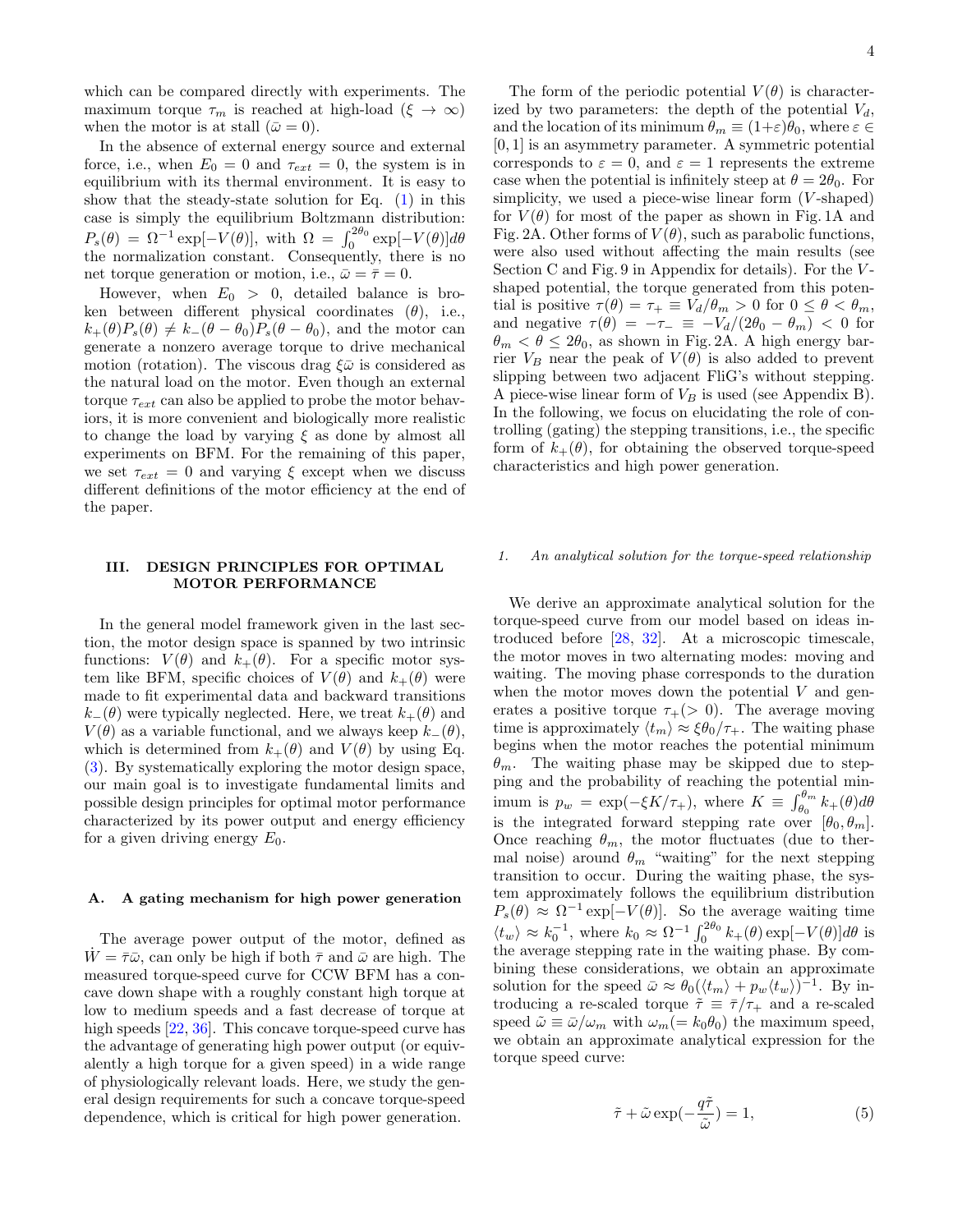with a single parameter q that depends on  $V(\theta)$  and  $k_+(\theta)$ :

<span id="page-5-0"></span>
$$
q \equiv \frac{K}{k_0} = \frac{\left(\int_{\theta_0}^{\theta_m} k_+(\theta)d\theta\right) \times \left(\int_0^{2\theta_0} \exp[-V(\theta)]d\theta\right)}{\int_0^{2\theta_0} k_+(\theta) \exp[-V(\theta)]d\theta}.
$$
 (6)

The concavity of the torque-speed curve is determined by q. For  $q \to 0$ , torque-speed curve is linear  $\tilde{\tau} + \tilde{\omega} = 1$  with zero concavity. As q increases, the concavity increases.

What is the design of  $k_{+}(\theta)$  that gives rise to a large value of q for a given  $V(\theta)$ ? The answer is revealed by Eq.  $(6)$ . For the *V*-shaped potential, the dependence of K and  $k_0$  on  $k_+(\theta)$  shows that higher stepping rates in a narrow region away from the potential minimum can increase K without increasing  $k_0$  too much and thus lead to a larger value of q. This "gating" region characterized by a small width  $\theta_q(\ll \theta_0)$  and a large stepping rate  $k_g(\gg$  $k_0$ ) within the interval  $(\theta_0, \theta_m)$  but closer to  $\theta_0$ , serves to prevent the motor from entering the waiting phase at high loads without increasing the maximum speed at low loads. These effects of the gating mechanism lead to the observed concavity in the torque-speed curve.

#### 2. Simulation results

We verified this gating mechanism by direct numerical simulations. For simplicity, we choose a piecewise constant profile for  $k_{+}$  as shown in Fig. 2A: 1)  $k_{+}(\theta) = k_{q}$ for  $\theta \in [\theta_0 + \theta_{\varepsilon}, \theta_0 + \theta_{\varepsilon} + \theta_q); 2)$   $k_+(\theta) = k_a$  for  $\theta \in [\theta_0 + \theta_{\varepsilon} + \theta_g, \theta_m); 3) k_+(\theta) = k_b \text{ for } \theta \in [\theta_m, 2\theta_0 - \theta_{\varepsilon});$ and zero otherwise. Here,  $\theta_{\varepsilon}$  (> 0) controls the gate location,  $\theta_q$  and  $k_q$  are the width and stepping rate of the gate region,  $k_a$  and  $k_b$  represent the background stepping rates to the left and right of the potential minimum, respectively.

For a given  $k_+(\theta)$ , we solve Eq. [\(4\)](#page-3-1) numerically to determine the steady state distribution  $P_s(\theta)$  for any given load  $\xi$ . As shown in Fig. 2B, at high ( $\xi = 1$ , red line),  $P_s(\theta)$  is mainly concentrated in the positive-torque region due to the gating effect, while it shifts to mostly populate around the potential bottom  $(\theta_m)$  at low load  $(\xi = 0.01, \text{ green line})$ , and it behaves somewhere in between for intermediate load ( $\xi = 0.1$ , blue line). We have computed the torque-speed curve for different values of  $k<sub>g</sub>$ . As shown in Fig. 2C, the concavity disappears as  $k<sub>g</sub>$  decreases. Note that for flagellar motor, we usually plot torque versus speed instead of speed versus external applied force as typically done in the linear motor case. The positioning of the gate is also studied. The concavity increases as the gate is moved away from the potential minimum at  $\theta_m$  towards the midpoint at  $\theta = \theta_0$ , i.e., as  $\Delta_q \equiv \theta_m - (\theta_0 + \theta_\varepsilon)$  increases, as shown in Fig. 2D. The dependence of the concavity of the torque-speed curve on the strength and position of the gate, as shown in Fig. 2C&D, agrees with our analytical results.

The normalized torque-speed curve with a strong gating strength and proper positioning (the red lines in



FIG. 2. The motor probability distribution and the gating effect on the torque-speed curve. (A) The stator-rotor interaction potential  $V(\theta)$  (blue line); and the forward stepping rate  $k_+(\theta)$  (green line). A positive torque  $\tau_+$  is generated when  $\theta < \theta_m$  and a negative torque  $-\tau_-$  is generated when  $\theta > \theta_m$ . (B) The steady-state distribution  $P_s(\theta)$  at three representative loads: high load  $\xi = 1$  (red), medium load  $\xi = 0.1$ (blue), and low load  $\xi = 0.01$  (green) for  $k_g = 5 \times 10^5$  with  $V(\theta)$  and  $k_+(\theta)$  given in (A). Note that the peak of  $P_s(\theta)$  at the bottom of potential  $\theta_m$ , indicated by the arrows in both (A) and (B), increases as the load  $(\xi)$  decreases. (C) The torque-speed curves for different values of the gating strength  $k_a$ . The concavity increases with the gating strength  $k_a$ . (D) The torque-speed curves for different values of the distance  $\Delta_q \equiv \theta_m - (\theta_0 + \theta_\epsilon)$  between the gate and the potential minimum. The concavity increases with  $\Delta_g$ . The square symbols in both  $(C)$ & $(D)$  represent data from [\[36\]](#page-14-1) (pH=7.0,  $[Na]_{ex} = 30mM$ .

Fig. 2C&D) agrees with experimental data [\[36\]](#page-14-1) for the CCW BFM (square symbols in Fig. 2C&D). The predicted dependence of concavity on the gating mechanism also provides a possible mechanism for the CW motor, which shows a linear torque-speed curve [\[23\]](#page-13-12). These predicted dependence may be tested by future experiments that measure the torque-speed curve in cells with mutated residues around their ion channel [\[50,](#page-14-13) [51\]](#page-14-14).

#### B. The maximum torque at stall is limited by speed fluctuations

Another important characteristic of any molecular motor is the maximum torque  $\tau_{max}$  (or maximum force for a linear motor) that the motor generates near stall. For a given  $G_0$ , we ask the question what is the best design of  $V(\theta)$  that optimizes  $\tau_{max}$ . Naively, it may be desirable to have a steep interaction potential to generate a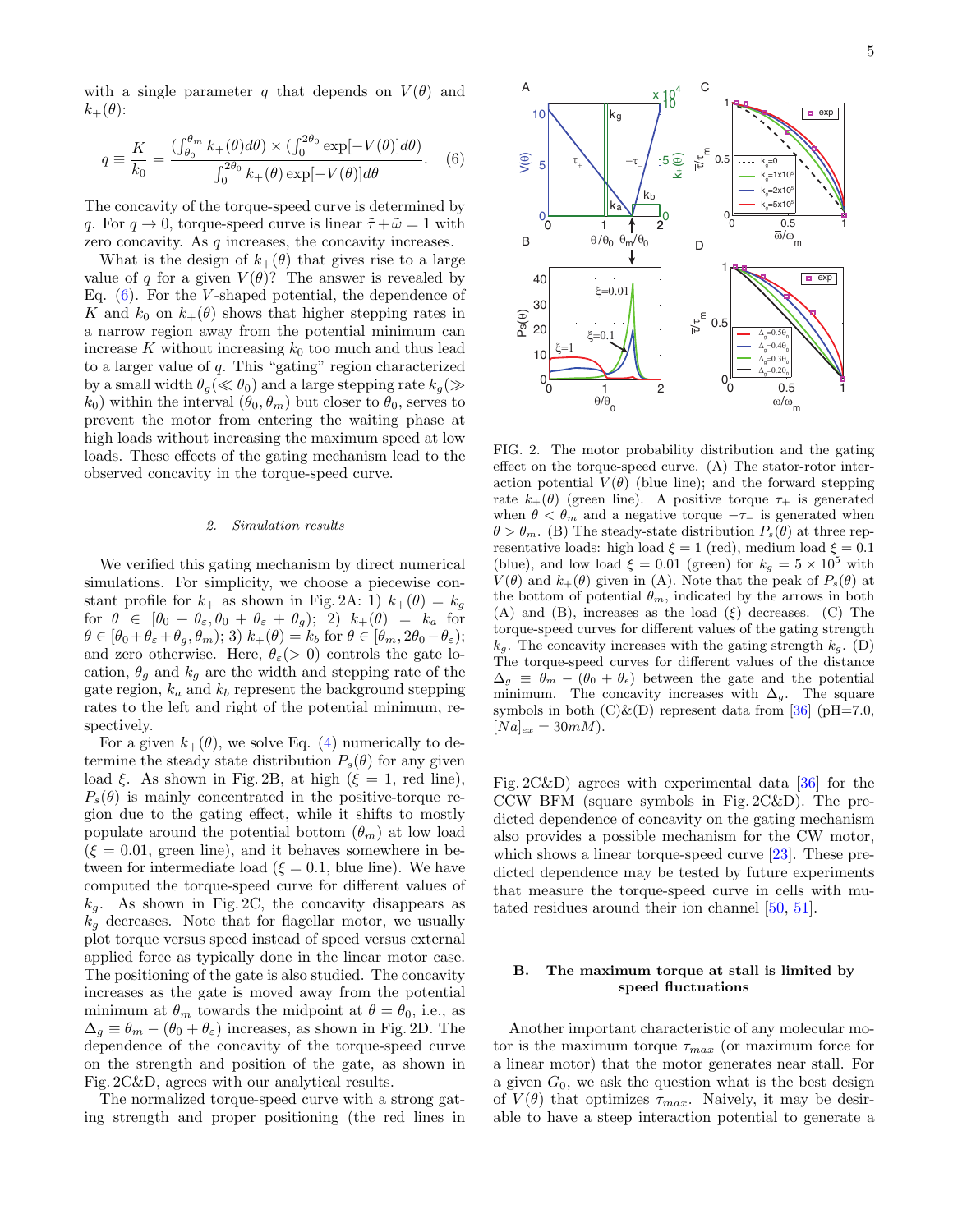

6



FIG. 3. Maximum torque  $\tau_m$  and the energy dissipations. (A)  $\tau_m$  depends non-monotonically on the potential gradient  $\tau_{+}$  for different values of  $\varepsilon = 0.2, 0.5, 0.8$ . The experimentally measured  $\tau_m$  and its corresponding  $\tau_+$  is marked by the star. (B) Fractions of energy dissipation due to torque (speed) fluctuations  $f_{mech}$  (red line) and entropy production in chemical reactions  $f_{chem}$  (blue line) versus load (ξ).  $f_{mech}$  dominates at high loads,  $f_{chem}$  dominates at low loads. The total dissipation  $(f_{mech} + f_{chem})$  is shown as the green line. (C) The experimentally measured speed distribution when hook-only motors were attached to a large  $1 \mu m$  polystyrene bead with an estimated high load of  $\xi \approx 8$  (see [\[36\]](#page-14-1) for details). The variance around the first peak  $\sigma_{\omega}$  corresponds to the speed fluctuation for motors with a single stator. The fractional dissipation due to speed fluctuation at  $\xi = 8$  can be estimated  $f_{mech} \approx 0.16$  (marked as a star) from (C). The original data are kindly provided by Dr. C-J Lo [\[36\]](#page-14-1).

large  $\tau_{max}$ . In the case of the V-shaped potentials, one would expect  $\tau_{max}$  to increase with the gradient  $(\tau_{+})$  of the potential. We have computed  $\tau_{max}$  in our model for different choices of  $\tau_{+}$ . Surprisingly, as shown in Fig. 3A, although  $\tau_{max}$  increases with  $\tau_{+}$  for small  $\tau_{+}$ , it reaches a peak value  $\tau_{max}^p < G_0/\theta_0$  at a finite  $\tau_+ = \tau_+^p < G_0/\theta_0$ and decreases sharply for  $\tau_+ > \tau_+^p$ .

What causes this non-monotonic dependence of  $\tau_{max}$ on  $\tau_{+}$ ? For a larger value of  $\tau_{+}$ , the torque generated in the positive torque regime  $(\theta < \theta_m)$  is larger. However, the backward stepping rate is also higher as the energy gap  $E_g = G_0 - \tau_+ \theta_0$  is lower. The higher backward stepping rate increases the probability in the negative torque regime  $(\theta > \theta_m)$  and thus decreases the average torque (see Appendix C and Fig. 8 for details). These two competing effects of varying  $\tau_{+}$  lead to the existence of a maximum  $\tau_{max}$ . Different choices of  $\varepsilon$  only change the peak slightly without changing the general behavior of  $\tau_m$  (Fig. 3A).

#### 1. Thermodynamic laws for molecular motors

The bound for  $\tau_{max}$  can be obtained rigorously by studying the thermodynamic torque  $\tau_l(\theta) = - (V(\theta) +$  $\ln P_s(\theta)$ ', where the first term represents the torque from the stator-rotor interaction and the second term is the "entropic" torque from thermal fluctuations akin to the thermodynamic pressure. By integrating the steady state Fokker-Planck equation, we obtain the average  $\tau_l$ :

<span id="page-6-0"></span>
$$
\langle \tau_l \rangle = \xi \theta_0 \int_0^{2\theta_0} [j_+(\theta) - j_-(\theta)] d\theta = \xi \theta_0 (J_+ - J_-), \tag{7}
$$

where  $J_{\pm} \equiv \int_0^{2\theta_0} j_{\pm}(\theta) d\theta$  are the total forward and backward fluxes. The second moment of  $\tau_l$  can be computed:  $\langle \tau_l^2 \rangle \;=\; \int_0^{2\theta_0} \tau_l^2(\theta) P_s(\theta) d\theta \;=\; - \int_0^{2\theta_0} (V + \ln P_s)(V' P_s \;+\;$  $P_s^{\prime}/d\theta$ , where boundary terms are set to zero. In steady state, Eq. [\(1\)](#page-2-0) leads to:  $(V'P_s + P'_s)' = -\xi \Delta j_s$ . By using Eq. [\(4\)](#page-3-1) for  $\Delta j_s$  and Eq. [\(7\)](#page-6-0) for  $\bar{\tau}$ , we have:

<span id="page-6-1"></span>
$$
\langle \tau_l^2 \rangle = \frac{G_0 \bar{\tau}}{\theta_0} - \xi S_j,\tag{8}
$$

where  $S_j \equiv \int_0^{\theta_0} [j_+(\theta + \theta_0) - j_-(\theta)] \ln \frac{j_+(\theta + \theta_0)}{j_-(\theta)} d\theta$  is the entropy production rate of the chemical reactions.

In steady state, the power output or the rate of mechanical work performed by the motor (against viscous drag) is  $W \equiv \bar{\omega}\bar{\tau}$ . Using Eq. [\(8\)](#page-6-1), we derive an equation for  $\dot{W}$ :

<span id="page-6-2"></span>
$$
\frac{G_0 \bar{\omega}}{\theta_0} = \bar{\omega}\bar{\tau} + \xi^{-1}\sigma_\tau + S_j,
$$
\n(9)

where  $\sigma_{\tau} \equiv \langle \tau_l^2 \rangle - \bar{\tau}^2$  is the variance of the thermodynamic torque.

Eq.  $(9)$  is the first law of thermodynamics for a nonequilibrium motor system with an external energy source. The left hand side of Eq. [\(9\)](#page-6-2) represents the rate of energy input. The first term on the right hand side (RHS) of Eq. [\(9\)](#page-6-2) represent the average power output. In addition, there are two distinct sources of energy dissipation.  $S_i$  is the energy loss due to entropy production and the corresponding heat generation in chemical space.  $\xi^{-1}\sigma_{\tau}$  is the energy dissipation due to fluctuations of torque and speed in physical space. We note that the speed and torque fluctuations depend on the nonequilibrium motor dynamics (driven by  $G_0$ ) in addition to thermal noise. In particular, the torque fluctuation  $\sigma_{\tau}$ is finite even when temperature goes to zero.

The second law of thermodynamics for the motor manifests itself by the fact that these two energy dissipation rates are positive definite:

<span id="page-6-3"></span>
$$
S_j \ge 0, \quad \xi^{-1} \sigma_\tau \ge 0. \tag{10}
$$

From the first and second law, Eqs. [\(9-](#page-6-2)[10\)](#page-6-3), it follows that the average torque is bounded:

$$
\bar{\tau} = G_0/\theta_0 - \sigma_\tau/\bar{\tau} - \xi S_j/\bar{\tau} \le G_0/\theta_0. \tag{11}
$$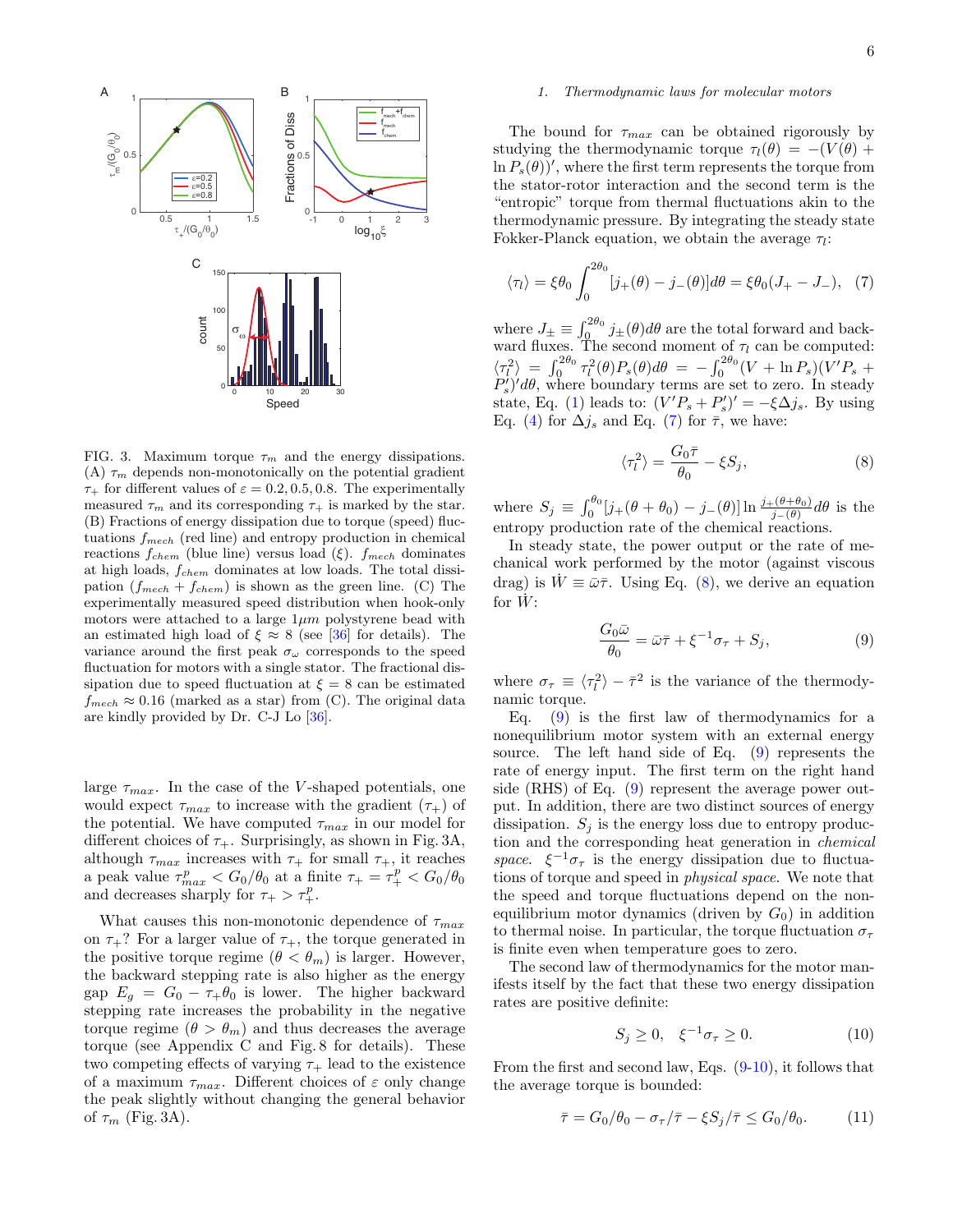#### 2. Simulation results and experiments

The question now is whether the maximum torque  $\tau_{max}$  can ever reach this theoretical limit  $G_0/\theta_0$ . At high load  $\xi \gg 1$ , the entropy production rate is small  $S_j \propto \xi^{-2}$ because both  $\ln[\frac{j+(\theta+\theta_0)}{j-(\theta)}] \propto \xi^{-1}$  and  $[j+(\theta+\theta_0)-j-(\theta)] \propto$  $\xi^{-1}$ . However, in general  $\sigma_{\tau}$  does not vanish in the high load limit. The torque variance  $\sigma_{\tau}$  depends on the shape of  $V(\theta)$  and only approaches zero when the interaction potential takes the extreme limit of  $\varepsilon \to 1$  with deltafunction energy barrier. Given the size of a motor protein  $(\sim 4nm)$  and that of a typical amino acid ( $\sim 0.8nm$ ), the asymmetry parameter should be  $\varepsilon < 1-0.8/(2\times4) = 0.9$ . Therefore, any realistic form of  $V(\theta)$  results to a finite  $\sigma_{\tau}$ and thus a maximum torque that is less than  $G_0/\theta_0$ .

We have computed  $\bar{\tau}$ ,  $\bar{\omega}$ ,  $\sigma_{\tau}$ , and  $S_j$  for different load  $(\xi)$  in our model numerically. The fraction of energy dissipation through speed fluctuation and entropy production are given by  $f_{mech} \equiv \sigma_{\tau}/(\xi \bar{\omega} G_0/\theta_0)$  and  $f_{chem} \equiv S_i/(\bar{\omega}G_0/\theta_0)$ , which are shown in Fig. 3B as red and blue lines respectively. Consistent with our analysis, the dissipation due to speed fluctuation  $f_{mech}$  reaches a nonzero constant as  $\xi \to \infty$  while the dissipation from entropy production  $f_{chem} \rightarrow 0$ .

In the recent experiments by Lo et al. [\[36\]](#page-14-1), the maximum torque near stall was found to be  $\tau_{max} \approx 71\% \frac{G_0}{\theta_0}$ . From our analysis, this means that at least 29% of IMF is dissipated, and an increasing portion of the dissipation is caused by speed and torque fluctuations as the load increases (see red line in Fig. 3B). In Fig. 3C, the experimentally observed speed distribution at a high load  $(1 \mu m)$ bead) [\[36\]](#page-14-1) is shown. Consistent with our analysis, significant speed fluctuations are present. Quantitatively, the average and variance of motor speeds for the motors with a single stator (those speeds around the first peak in Fig. 3C) are estimated to be  $\bar{\omega} \approx 6.5 Hz$  and  $\sigma_{\omega} \approx 6.4 Hz^2$ . The fraction of energy dissipation due to speed fluctuation can be estimated:  $\sigma_{\tau} \theta_0 / (\bar{\tau} G_0) \approx$  $\sigma_{\omega}/\bar{\omega}^2 \times \tau_{max} \theta_0/G_0 \approx 6.4/6.5^2 \times 0.71 = 0.11$ , which is in the same range but lower than the value 0.16 obtained from our model at the corresponding load (marked by a star in Fig. 3B). The reason for this quantitative difference may be that the model result depends on the detailed shape of  $V(\theta)$ , which is not tuned in this study. Additionally,  $\sigma_{\omega}$  may be an underestimate of the instantaneous speed fluctuation due to the experimental averaging process. Future experiments with high temporal resolution are needed to measure dynamics of the instantaneous speed fluctuation and to compare it directly with our model prediction in order to understand the microscopic origin of speed fluctuation and energy dissipation.

#### C. Performance limits in loosely coupled motors  $(\kappa < 1)$

The motor's power output is given by  $\dot{W} = \bar{\omega}\bar{\tau} =$  $\theta_0(J_+ - J_-)\bar{\tau}$ . To determine the motor efficiency, we need to know the net free energy cost. Since only the proton-assisted transitions  $k_{\pm,i}$  are coupled with energy consumption and regeneration, the average net energy consumption rate is:  $\Delta G(\kappa) = E_0(J_{+,i} - J_{-,i}) \approx$  $E_0(J_+ - \kappa J_-)$ , where we have neglected the much smaller spontaneous forward flux  $J_{+,s} = (1 - \kappa)e^{-G_0}J_+ \ll J_+$ . The motor efficiency can then be defined accordingly:

$$
\Lambda(\kappa) = \frac{\dot{W}}{\Delta G(\kappa)} = \frac{\bar{\tau}\theta_0}{E_0} \frac{J_+ - J_-}{J_+ - \kappa J_-}.
$$
 (12)

#### 1. Maximum efficiency occurs at a finite speed with a positive energy gap

We have computed both the power output  $(W)$  and efficiency  $(\Lambda(\kappa))$  in our model for different choices of interaction potential  $V(\theta)$  characterized by  $E_g$  (equivalently  $\tau_+$  or  $V_d$ ). As expected,  $\dot{W} = \bar{\tau} \times \bar{\omega}$  reaches its maximum value  $W_m$  at a finite load (or a finite speed) and a positive energy gap  $E<sub>g</sub> > 0$ . Surprisingly, however, for a loosely coupled motor with  $\kappa < 1$ , the efficiency  $\Lambda$  shows a similar behavior with its maximum at a finite load (or finite speed) as shown in Fig. 4B.

The efficiency-speed dependence is further studied for different values of  $\kappa$ . As shown in Fig. 4C, for high speeds (or low loads)  $\Lambda$  is independent of  $\kappa$  and decreases with speed. A strong dependence on  $\kappa$  occurs at low speeds (high loads). For any value of  $\kappa < 1$ , instead of reaching its maximum at zero speed, the efficiency vanishes linearly with speed. Only in the singular case of  $\kappa = 1$ , does Λ reach its maximum value at zero speed. In any loose-coupling motors  $(\kappa < 1)$ , the efficiency  $\Lambda$  reaches its maximum at a finite speed. This is a much more "useful" maximum efficiency as the power output can also be high unlike the case of the purely reversible motor with  $\kappa = 1$ where the maximum efficiency occurs at zero power.

To determine whether the motor can operate in a regime with both high efficiency and high power, we computed the efficiency at the maximum power,  $\Lambda(W=$  $\dot{W}_m$ , and the global maximum efficiency  $\Lambda^*$  in our model for different  $E_0$  (Note that we explore the whole range of load and power output instead of just focusing on the efficiency at the maximum power [\[42\]](#page-14-5)). As shown in Fig. 4D, the ratio,  $\Lambda(\dot{W}_m)/\Lambda^*$ , is as high as about 80% for a wide range of  $E_0$ . This means that the rotary motor can simultaneously achieve both high efficiency and high power output, which is evident from the closeness of the peak positions for W and  $\Lambda$  shown in Fig. 4A&B. Indeed, the value of  $E_q/E_0 \approx 0.29$  estimated from experimental data [\[36\]](#page-14-1), marked by the red arrowed line in Fig. 4A&B, is close to the optimal  $E_q/E_0$  ratios for maximum power (blue dot) and maximum efficiency (black star).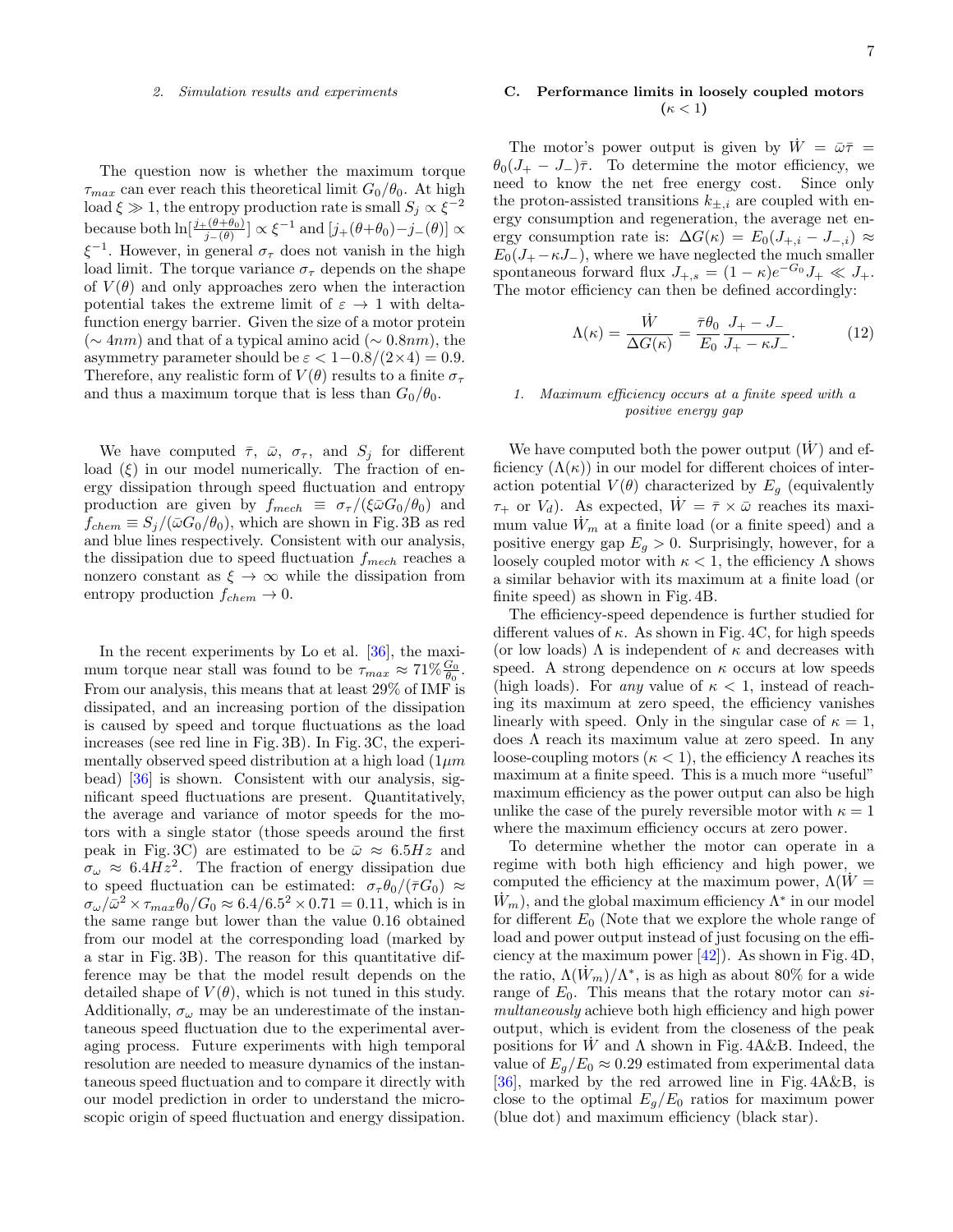

2  $ln(E_0^3)$  4 0 5  $\kappa$ =0.5,  $\epsilon$ =0.3  $\kappa$ =0.5,  $\epsilon$ =0.5  $\kappa$ =0.5,  $\epsilon$ =0.7  $\kappa$ =0.1, $\epsilon$ =0.5  $\kappa$ =0.9, $\epsilon$ =0.5  $\kappa=1, \epsilon=0.5$ 0 0.1 0.2 0.3 0.4<br> $ln(E_0)/E_0$  $0 + 0$  $\leq 0.5$ 1 0.1  $\ln(E_0)/E_0$  0.3 0  $0.2$ 0.4 0.6 0.8 1  $\leq$  $\kappa=1, \epsilon=0.5$  $κ=0.9, ε=0.5$  $k = 0.1, c = 0.5$  $\kappa$ =0.5,  $\epsilon$ =0.7  $κ=0.5, ε=0.5$  $κ=0.5, ε=0.3$  $\sim$ 0 0.5 1 κ  $0$ <sub>0</sub> 1 2  $C_{e}^{\left(\kappa,\varepsilon\right)}$ ε=0.3 ε=0.5 ε=0.7 B D A C  $\sqcup$ 

FIG. 4. Power and efficiency of the motor. The dependence of (A) power, and (B) efficiency (for  $\kappa = 0.5$ ) on energy gap  $E_q$  and load  $\xi$ . Both power and efficiency peak at an intermediate load and  $E_g$ , labeled by the blue dot (for power) and the black star (for efficiency). The red arrow indicates the  $E_q/E_0 \approx 0.29$  estimated from experiments [\[36\]](#page-14-1), which is close to the optimal  $E_g/E_0$  ratios for maximum power (blue dot) and maximum efficiency (black star). (C) Efficiency Λ versus normalized speed for different values of κ. Λ vanishes at  $\bar{\omega} = 0$  for all values of  $\kappa < 1$ . (D) The efficiency of the motor working at maximum power (blue line) is comparable to the (global) maximum efficiency  $\Lambda^*$  (black line), with their ratio (red line)  $\sim 80\%$  for a wide range of  $E_0$ .

Both power and efficiency depend non-monotonically on the energy gap  $E_g$ , as shown in Fig. 4A&B. On one hand, a large energy gap can suppress backward steps since  $k_-(\theta) = k_+(\theta + \theta_0)e^{-E_g}$ . On the other hand, since the system gains a potential energy  $\Delta V \equiv V(\theta) - V(\theta \theta_0$ ) =  $G_0 - E_g$ , which converts to mechanical work during the subsequent power stroke, a larger  $E<sub>q</sub>$  means a smaller work performed by the forward steps. This tradeoff leads to the non-monotonic dependence on  $E<sub>q</sub>$  and an optimal motor performance (power and efficiency) at a positive finite  $E_g$ .

We have determined the maximum efficiency  $\Lambda^*$  at different  $E_0$  for different  $\kappa$  and  $\varepsilon$  numerically. Remarkably, as shown in Fig. 5A, the maximum efficiency  $\Lambda^*$ , though less than 1, can reach a high value even when most of the back steps are spontaneous, i.e., when  $\kappa$  is small (e.g., 0.1). In fact,  $\Lambda^*$  can approach 1 as  $E_0 \to \infty$  and the difference  $(1 - \Lambda^*)$  is found to scale with  $E_0$  as  $\ln(E_0)/E_0$ (to the leading order) for  $E_0 \gg 1$ :

<span id="page-8-0"></span>
$$
1 - \Lambda^* = C_e(\kappa, \varepsilon) \times \frac{\ln(E_0)}{E_0} + h.o.t., \qquad (13)
$$

where  $C_e$  is a prefactor that only depends on  $\kappa$  and  $\varepsilon$ .

FIG. 5. Maximum efficiency and optimal design of the motor. (A) The scaling relationship,  $1 - \Lambda^* \sim \ln(E_0)/E_0$ , holds for different values of  $\varepsilon$  and  $\kappa$  < 1. (B) The optimal energy gap  $E*_g$  for achieving the maximum efficiency shown in (A). (C) The prefactor  $C_e$  in the scaling relation, Eq. [\(13\)](#page-8-0), decreases with increasing  $\kappa$  for different values of  $\varepsilon$ . (D)  $1 - \Lambda^*$  versus  $ln(E_0)/E_0$  for randomly chosen motor designs. Each point corresponds to a random stepping rate profile (see Appendix B for details) with  $\varepsilon = 0.5$  and  $\kappa = 0.5$ . All points lie above the envelop line of  $1 - \Lambda^* \sim \ln(E_0)/E_0$ .

Note that energy is expressed in unit of  $k_BT$ , and  $E_0$ should be understood as  $E_0/k_BT$  in the above expression.

Intuitively, the optimal efficiency  $\Lambda^*$  is reached by balancing two opposing effects of  $E<sub>g</sub>$  as mentioned before. A naive design of  $V(\theta)$  would be to have a large positive torque  $\tau_{+}$  given by the driving energy and the step size,  $\tau_+ = G_0/\theta_0$ . However, this naive design would lead to  $E_g = 0$  and thus a high value of  $k_$ , which lowers the motor efficiency when  $\kappa < 1$ . Given that  $k_-/k_+ = e^{-E_g}$ depends exponentially on  $E_q$  (Eq. [\(3\)](#page-3-0)), the maximum efficiency shown in Fig. 5A is achieved with the choice of a small but positive energy gap  $E_g^*$  that depends (roughly) logarithmically on  $E_0$  as shown in Fig. 5B, which is the origin of the logarithmic dependence in Eq. [\(13\)](#page-8-0). The prefactor  $C_e$  in Eq. [\(13\)](#page-8-0) is an order 1 constant and decreases weakly with  $\kappa$  for  $\kappa \leq 0.95$  as shown in Fig. 5C. It decreases sharply only near  $\kappa = 1$ , but remains finite even at  $\kappa = 1$  due to the limit on  $\tau_m$  discussed before.  $C_e$ goes to zero only at the doubly unrealistic case of having both  $\varepsilon = 1$  and  $\kappa = 1$ .

To verify the robustness of the maximum efficiency result  $(Eq.(13))$  $(Eq.(13))$  $(Eq.(13))$ , we performed an extensive search in the motor design space. In particular, we randomly selected the three parameters  $\{k_g, k_a, k_b\}$  for  $k_+(\theta)$  with  $\log_{10} k_g \in [0, 4], \log_{10} k_a \in [0, 3],$  and  $\log_{10} k_b \in [0, 2]$  uniformly sampled. For a given  $k_+(\theta)$  profile, we determined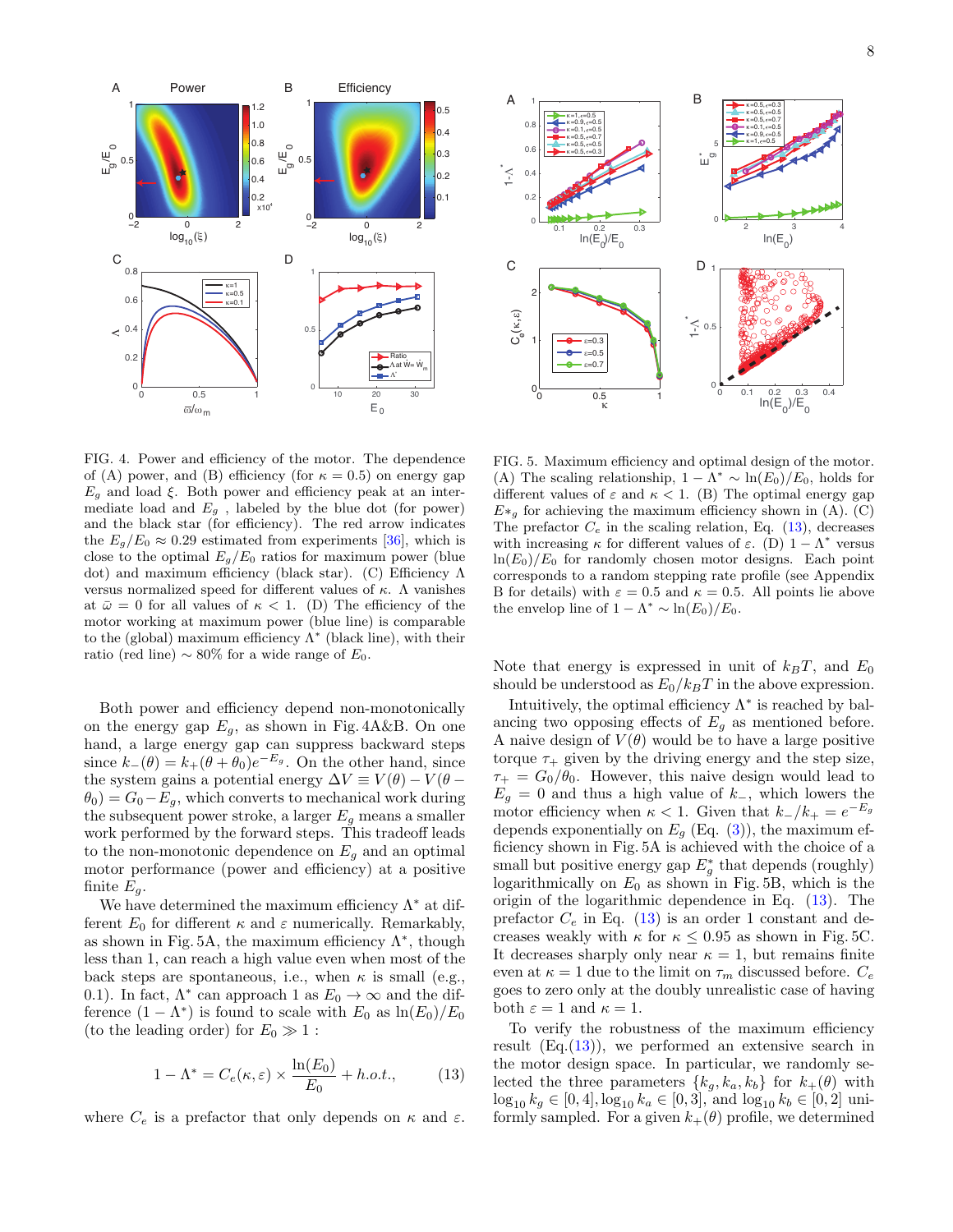

FIG. 6. The thermodynamic efficiency  $\Lambda_T$  and its limit. (A) The dependence of  $\Lambda_T$  on the energy gap  $E_g$  and the external torque  $\tau_{ext}$ . The load  $\xi = 0.1$  is fixed. Other parameters are the same as those in Fig. 4. The optimal  $\Lambda_T$  occurs at a finite  $E_g$  and an intermediate  $\tau_{ext}$ . (B) The optimal  $\Lambda^*_T$  depends on the driving energy  $E_0$  approximately following the same relation given in Eq. [\(13\)](#page-8-0) as the optimal Stokes efficiency.

the maximum efficiency for different choices of  $V(\theta)$  by varying  $E_q$ . In Fig. 5D, each point represents the maximum efficiency for a random  $E_0 \in [1, 50]k_BT$  for a random  $k_{+}(\theta)$  function. As evident from Fig. 5D, a limiting envelope (the dotted line) emerges with the highest efficiency  $\Lambda^*$  following the same dependence on  $E_0$  as given in Eq. [\(13\)](#page-8-0):  $1 - \Lambda^* \propto \ln(E_0)/E_0$  for large  $E_0 \gg 1$ .

#### 2. Efficiency in the presence of external forcing

For most of our study here, we set the external applied torque (force)  $\tau_{ext} = 0$  and change the load by varying ξ. The power of the motor,  $\dot{W} = \bar{\tau} \times \bar{\omega}$ , is used to overcome the viscous drag force of the load and the efficiency defined by using this power defintion is called the Stokes efficiency by Wang and Oster [\[52\]](#page-14-15). For  $\tau_{ext} \neq 0$ , the output power delivered to overcome this fixed extenal torque is  $\dot{W}_e \equiv \tau_{ext}\bar{\omega}$ , the effciency based on  $\dot{W}_e$  is the so called "thermodynamic" efficiency [\[5,](#page-13-2) [53\]](#page-14-16). Both the thermodynamic efficiency and the Stokes efficiency are well defined in the sense that they are both less or equal than 1. However, in most biological systems there is no active component exerting a fixed force (or torque) on the molecular motor. Instead, a motor needs to overcome a passive drag force from the attached cargoes (loads) in the highly viscose cellular environment with low Reynolds number. Nonetheless, our model can be used to study the thermodynamic efficiency  $\Lambda_T(\kappa) \equiv \dot{W}_e/D(\kappa)$  with  $\dot{W}_e \equiv \tau_{ext}\bar{\omega}$ by varying  $\tau_{ext}$  while fixing  $\xi$  to be a small value (we take  $\xi = 0.1$  here). As shown in Figure 6, the peak efficiency occurs at an intermediate  $\tau_{ext}$  and with a finite gap  $E_q$ in the potential to prevent wasteful back steps (Fig. 6A). The dependence of the maximum thermodynamic efficiency  $\bar{\Lambda}^*_T$  on the driving energy  $E_0$  (Fig. 6B) also follows the same general trend as for the Stokes efficiency (Fig. 4D and Fig. 5C).

#### IV. DISCUSSION AND CONCLUSION

In this paper, we search for general principles of designing key microscopic motor properties, specifically the interaction potential  $V(\theta)$  and the stepping rate function  $k_{+}(\theta)$ , in order to optimize the macroscopic motor performance characterized by its power output and efficiency. Different from previous work, we have taken into account realistic biophysical and biochemical constraints on the shape of V and the reversibility of the mechanochemical cycles ( $\varepsilon$  < 1,  $\kappa$  < 1) in our investigation. We have studied the detailed dynamics and energetics of the highperforming bacterial flagellar motor in comparison with quantitative experimental data in order to test our general theory, which should be applicable to other molecular motors as well. In the following, we discuss our main general findings and their applications to the BFM together with related work from other groups:

(1) A motor's power output depends on its torque(or force)-speed dependence. According to our theoretical analysis and simulations, a gating mechanism that allows the ion-assisted stator conformation to occur in a narrow window of relative positions between the stator and the rotor can lead to the observed concave torque-speed curve in CCW BFM. The concavity of the torque-speed curve increases with the gating strength. As a result, the maximum power output, which occurs at an intermediate load level near the knee of the torque-speed curve, increases with the gating strength. In general, a strong gating regime is a key design feature for  $k_{+}(\theta)$  in order to generate maximum power in a wide range of physiologically relevant loads. Our results also provide a plausible explanation for the almost linear torque-speed curve for the CW state [\[23\]](#page-13-12): the gating strength may be weaker in the CW state. The molecular mechanism for gating is unclear, it requires more structural and biochemical studies of the rotor-stator interaction and its effect on regulating ion translocation.

(2) The conventional definition of motor efficiency  $(\Lambda_0)$ [\[52\]](#page-14-15) implicitly assumes tight-coupling, i.e., all backward steps regain chemical energy by pumping out ions in the case of BFM or synthesizing ATP in the case of linear motors. In reality, there may be only a fraction  $\kappa < 1$  of back steps that regain energy. In the case of the linear motor kinesin, experiments show that ATP hydrolysis rate is finite even at stall when there are equal number of forward and backward steps and some backward steps can even cost energy  $[48, 49]$  $[48, 49]$  $[48, 49]$ . Here, we show that efficiency peaks at a finite speed and the maximum efficiency is less than 1 as long as there is a finite spontaneous stepping probability, i.e.,  $\kappa < 1$ .

In a recent paper[\[31\]](#page-13-20), Boschert et al. proposed a loose coupling model to explain the less-than-two ions translocation per step in the bacterial flagella motor observed in [\[36\]](#page-14-1). The model was based purely on the conformational changes of the stator without considering the motor's actual physical rotation. It was assumed that the motor can generate a constant torque (or perform work) with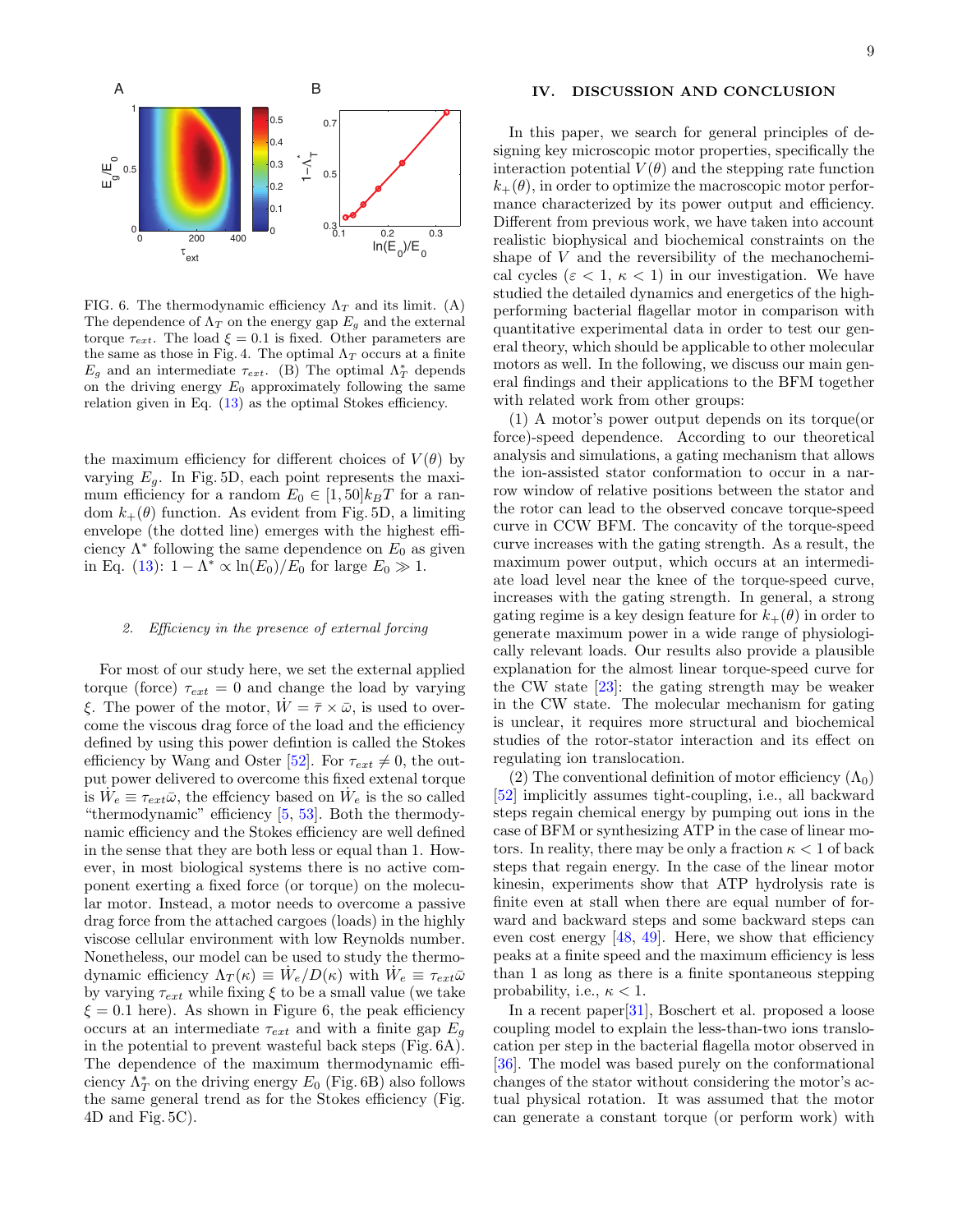either one or two ions bound, but the work done is the same regardless of whether one or two ions passes the membrane. The case of torque generation by two ion translocations can be considered as two forward steps followed by a "wasteful" back step. The assumed finite probability of a power stroke by the stator with two ions bound is consistent with an effective  $\kappa < 1$  in our model.

The existence of back steps in BFM is strongly suggested [\[30\]](#page-13-21) by the observed continuity of torque when motors are forced to rotate with a small negative speed [\[54\]](#page-14-17). Otherwise, the motor would show a barrier in its torque-speed curve near stall, which was not observed. However, it is not clear whether all back steps pump out ions. We suspect the spontaneous back steps are not negligible, i.e.,  $\kappa < 1$ . Future experiments that directly measure ion translocation, specially during forced slow back rotations [\[54\]](#page-14-17), are needed to test this hypothesis.

(3) We have derived two thermodynamics laws for the nonequilibrium motor. By using these laws for BFM, we showed that the maximum torque at stall should be strictly less than  $G_0/\theta_0$  for any biologically realistic form of  $V(\theta)$ , including the electro-steric potential proposed recently by Mandadapu et al. [\[32\]](#page-13-14). The difference  $G_0/\theta_0 - \tau_{max} \approx \sigma_{\tau}/\tau_{max}$  is mostly due to torque and speed fluctuations at high loads.

In general, the design of the interaction potential V to optimize the maximum torque (force) and the motor efficiency is dictated by the tradeoff of two opposing effects of the energy gap  $E_q$ . For a given energy budget  $G_0 = \Delta V + E_q$ , a steep  $V(\theta)$  leads to a large  $\Delta V$ , which increases torque, but at the same time a finite positive  $E_q$  is also needed to suppress backward steps, which have the adverse effects of slowing down the motor and wasting energy. As a result of this tradeoff, we obtain a general limit for the optimal efficiency  $\Lambda^*$ :  $1 - \Lambda^* \propto \ln(E_0)/E_0$ . A high efficiency  $(Eq. (13))$  $(Eq. (13))$  $(Eq. (13))$  can be achieved at the choice of an optimum energy gap  $E_g^*(>0)$  that depends logarithmically on  $E_0$  for large  $E_0$ .

Our model can naturally explain the recent experi-ments [\[36\]](#page-14-1) reporting  $\tau_{max}$  being around 0.71 $E_0/\theta_0$ . From our study, this experimental observation indicates an energy gap  $E_g/E_0 \approx 0.29$ , which is close to the optimal values of  $E<sub>g</sub>$  resulting from maximizing the power or the efficiency (see Fig. 4A&B). It remains an interesting open question as to whether the motor has evolved to optimize its performance measured by power output, efficiency, or a combination of the two under physiological constraints. The gerenal model framework should be useful in understanding energetics of other molecular motors. Our results here may also provide guidance in designing more efficient and powerful synthetic motors [\[55\]](#page-14-18).

#### ACKNOWLEDGMENTS

We thank Dr. B. Hu for discussions in early stage of the work. We aslo thank Dr. C-J Lo for sharing data from [\[36\]](#page-14-1) and Drs. Howard Berg and Joe Howard for useful discussions. This work is supported by the National Institutes of Health Grant GM081747 (YT).

#### Appendix A: Detailed derivation of the Fokker-Planck equation for the minimal motor model

There are two processes in motor dynamics, a continuous noisy mechanical motion and discrete stochastic chemical transitions, which can be described by a Langevin equation and the chemical transition rates, respectively: – that can be described by can be described by

<span id="page-10-0"></span>
$$
\xi \frac{d\theta_R}{dt} = -V'(\theta_R - \theta_S) + \eta(t),\tag{A1}
$$

$$
Prob(\theta_S \to \theta_S \pm \Delta \theta) = k_{\pm}(\theta)dt, \tag{A2}
$$

where  $\eta$  represents the white thermal noise:  $\lt$  $\eta(t)\eta(t')\gg=2\xi k_BT\delta(t-t')$  ( $k_BT$  is the thermal energy set to 1) and  $\Delta\theta = \theta_0$  is the step size of chemical transitions. A stator stepping event results in a shift of the interaction potential in the direction of the motor rotation by an angle  $\theta_0$  and the subsequent motor motion is governed by this new potential until the next stepping event occurs. The stepping rates have a periodicity of  $2\theta_0$ , i.e.,  $k_{\pm}(\theta) = k_{\pm}(\theta + 2\theta_0)$ . For physical motion Eq. [\(A1\)](#page-10-0), we have assumed for simplicity that the rotor and the external load move in unison and denoted their total drag coefficient by  $\xi$ .

Although only two energy landscapes are plotted in Fig. 1A in the main text, the model contains 52 such landscapes. By symmetry and periodicity, once the motor steps forward to the third landscape (which is not shown), the process effectively repeats itself as starting from the first landscape (shown in Fig. 1A). Therefore, this model is equivalent to a particle moving along only two energy landscapes,  $V_1(\theta)$  and  $V_2(\theta)$ , which have the same shape and only differ by a half-period shift:  $V_1(\theta) = V(\theta), V_2(\theta) = V(\theta + \theta_0).$ 

The system can be described by two coupled Fokker-Planck equations governing the probabilities,  $P_1(\theta, t)$  and  $P_2(\theta, t)$ , of the particle in each of the two energy landscapes:

<span id="page-10-1"></span>
$$
\frac{\partial P_1(\theta, t)}{\partial t} = \xi^{-1} \frac{\partial}{\partial \theta} [V_1'(\theta) P_1 + P_1'] + \Delta j_s(\theta), \quad \text{(A3)}
$$

$$
\frac{\partial P_2(\theta, t)}{\partial t} = \xi^{-1} \frac{\partial}{\partial \theta} [V_2'(\theta) P_2 + P_2'] - \Delta j_s(\theta), \quad \text{(A4)}
$$

where the net flux due to jumping transitions between  $V_1$ and  $V_2$  is given by  $\Delta j_s(\theta)$ , which can be expressed as:

<span id="page-10-2"></span>
$$
\Delta j_s(\theta) = [k_{21}(\theta) + k_{2'1}(\theta)]P_2(\theta) - [k_{12}(\theta) + k_{12'}(\theta)]P_1(\theta),
$$
\n(A5)

where  $k_{12}(\theta)$  represents the transition rate from the first energy landscape  $V_1$ , called state 1, to the second landscape  $V_2$  downshifted by the effective driving energy  $G_0$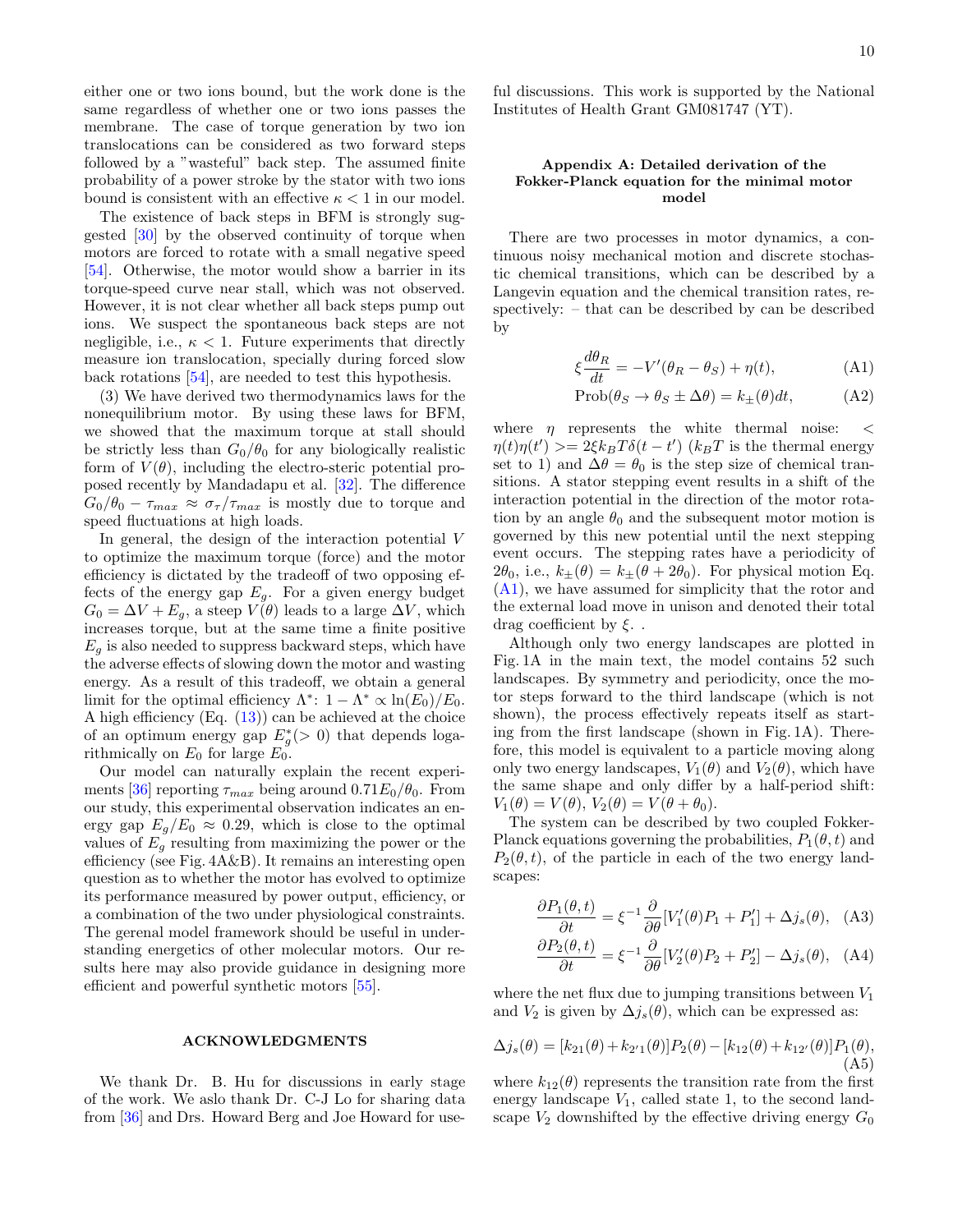

FIG. 7. Illustration of transitions between states in different energy landscapes shifted by the IMF  $(G_0)$ . The black line represents the state 1 with potential  $V_1(\theta) = V(\theta)$ . The blue lines represent the two adjacent states  $(2'$  and 2) with potentials  $V_2(\theta) = V(\theta + \theta_0)$  shifted by  $G_0$  and  $-G_0$  for state 2' and state 2 respectively,  $\theta_0$  is the half period. The green arrowed lines represent the transitions between the states with the transition rates labeled (see Appendix A for details). Due to symmetry, the transition rates  $(k_{2'1}$  and  $k_{12'})$  between states 2' and 1 are the same as the transition rates  $(k_{12}$  and  $k_{21})$ between states 1 and 2 with the angle  $\theta$  shifted by  $\theta_0$ .

(state 2) and  $k_{21}(\theta)$  is the corresponding reverse transition rate. Included in  $\Delta j_s$  are also transitions between  $V_1$  and the previous  $V_2$  energy landscape shifted up by  $G_0$  (called state 2'), as illustrated in Fig. 7. Due to symmetry between the two states (1 and 2), the transition rates between state  $2'$  and state 1 are the same as those between state 1 and state 2, only shifted by  $\theta_0$ :

$$
k_{2'1}(\theta) = k_{12}(\theta + \theta_0), \quad k_{12'}(\theta) = k_{21}(\theta + \theta_0),
$$

as shown in Fig. 7. All these stepping transitions are included in the expression for  $\Delta j_s$  above.

All these functions, including  $V, P_1, P_2, k_{12}$ , and  $k_{21}$ , are periodic functions with the full period  $2\theta_0$ . By symmetry, we also have  $P_1(\theta) = P_2(\theta + \theta_0)$ . Using these relationships and defining  $P_1(\theta, t) \equiv P(\theta, t)$ , we have  $P_2(\theta, t) = P(\theta + \theta_0, t)$ , and the two coupled Fokker-Planck equations, Eq.[\(A3-A4\)](#page-10-1), can be combined into one equation for  $P(\theta, t)$  given as Eq. [\(1\)](#page-2-0) in the main text. For convenience of formulating a single Fokker-Planck equation, we use  $k_{\pm}$  instead of  $k_{12}$  and  $k_{21}$ :  $k_{12}(\theta) \equiv k_+(\theta)$ ,  $k_{21}(\theta) \equiv k_-(\theta - \theta_0)$ .

A good design of  $k_{+}(\theta)$  is to allow energy-assisted forward steps to occur only in the half-period region  $[\theta_0, 2\theta_0]$ so that the stator can "jump" onto the next energy landscape to continue generating positive torque. Therefore, it is favorable to have nonzero  $k_+(\theta) \neq 0$  only for  $\theta \in [\theta_0, 2\theta_0)$ . In this paper, we assume  $k_+(\theta) = 0$ for  $\theta \in [0, \theta_0)$ . Correspondingly, Eq. [\(3\)](#page-3-0) requires that  $k_-(\theta) = 0$  for  $\theta \in [\theta_0, 2\theta_0)$ . Therefore, we can express  $k_{12}$  and  $k_{21}$  in terms of  $k_{\pm}$ :

$$
k_{12}(\theta) = \begin{cases} k_+(\theta) & \text{for } \theta \in [\theta_0, 2\theta_0), \\ 0 & \text{for } \theta \in [0, \theta_0). \end{cases}
$$
 (A6)

$$
k_{21}(\theta) = \begin{cases} k_{-}(\theta - \theta_0) & \text{for } \theta \in [\theta_0, 2\theta_0), \\ 0 & \text{for } \theta \in [0, \theta_0). \end{cases}
$$
 (A7)

By plugging the above expressions for  $k_{12}$  and  $k_{21}$  into Eq. [\(A5\)](#page-10-2), we have the expression for  $\Delta j_s(\theta)$  as shown in Eq.  $(4)$  in the main text.

#### Appendix B: Details of the model and parameters

An energy barrier  $V_B$  near the peak of  $V(\theta)$  is added to prevent slipping between two adjacent FliG's without stepping. A linear form is used:  $V_B(\theta) = H(\theta_B - \theta)/\theta_B$ for  $\theta \in [0, \theta_B]$ ;  $V_B(\theta) = H(\theta - \theta_0 + \theta_B)/\theta_B$  for  $\theta \in [2\theta_0 \theta_B$ ,  $2\theta_0$ ; 0, otherwise. The barrier height is  $H \gg k_BT$ , and its width is  $\theta_B \ll \theta_0$ .

The standard parameters used in this paper are based on previous modeling studies and by fitting our model to available experimental data:  $\theta_0 = \pi/26$ ,  $\theta_B = 0.005\theta_0$ ,  $\theta_g = 0.05\theta_0, k_a = 0, k_b = 1 \times 10^4 s^{-1}, k_g = 5 \times 10^5 s^{-1},$  $\check{H}$  = 50k<sub>B</sub>T,  $\xi$  = 10<sup>-3</sup> – 10<sup>3</sup>(pN · nm · rad<sup>-1</sup> · s),  $E_0 = 10k_BT$ ,  $\varepsilon \in (0,1)$ ,  $\kappa \in (0,1]$ ,  $k_BT = 4.11(pN \cdot nm)$ for room temperature. Unless specifically mentioned, we used  $\varepsilon = 0.5$  and  $\kappa = 0.5$  in the main text. The units of the parameters are omitted in the main text of the paper, they are the same as given here.

#### Appendix C: The dependence of  $P_s(\theta)$  on  $E_q$

The steady state distribution  $P_s(\theta)$  depends on the energy gap  $E_g = G_0 - V_d/(1+\varepsilon) = G_0 - \tau_+\theta_0$ . As explained in the main text and shown in Fig. 8, when  $E<sub>q</sub>$ decreases the probability in the negative torque regime  $P_{-} \equiv \int_{\theta_{m}}^{2\theta_{0}} P_{s}(\theta) d\theta$  increases and thus the probability in the positive torque regime  $P_+ = 1 - P_-$  decreases. Together with the fact that  $\tau_+$  increases with a decreasing  $E_q$ , this explains the peak in the maximum torque  $\tau_m$ seen in Fig. 3A.

#### Appendix D: Results with quadratic  $V(\theta)$

Besides the V-shaped piecewise linear form of  $V(\theta)$ used in the main text, we have also used other form of  $V(\theta)$ , such as the quadratic form given as:

<span id="page-11-0"></span>
$$
V(\theta) = \frac{V_d(\theta_m - \theta)^2}{\theta_m^2}, \quad 0 < \theta \le \theta_m,
$$
  
= 
$$
\frac{V_d(\theta - \theta_m)^2}{(2\theta_0 - \theta_m)^2}, \quad \theta_m < \theta \le 2\theta_0,
$$
 (D1)

which is shown in Fig. 9A. The overall shape of the quadratic potential is given by its depth  $V_d$  and it off-centered minimum location  $(1 + \varepsilon)\theta_0$ . For such a quadratic potential we repeated what we did in the main text with the energy gap defined as :  $E_q =$  $G_0 - V_d(1 + 2\varepsilon)/(1 + \varepsilon)^2$ . The results on the maximum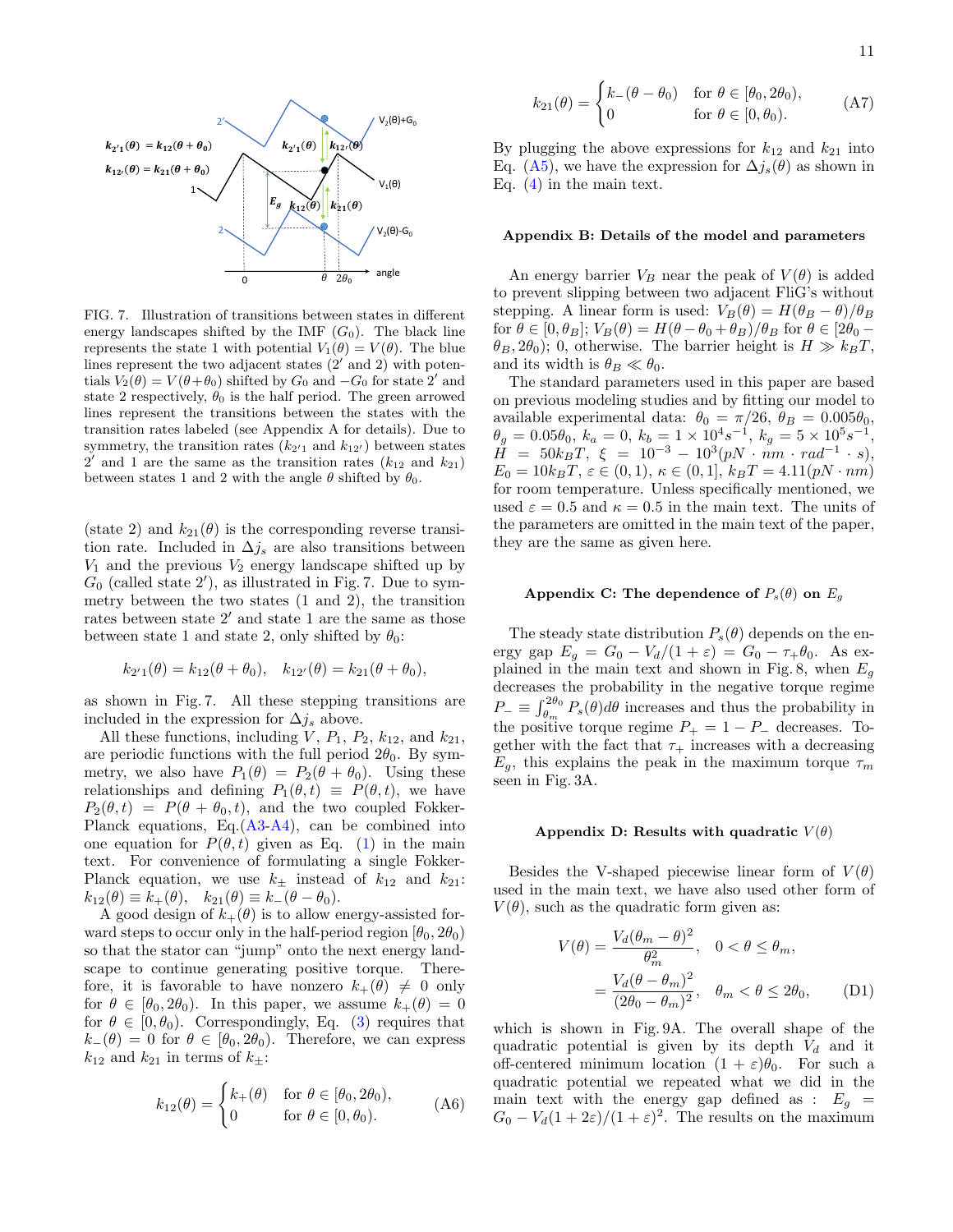

FIG. 8. The distribution  $P_s(\theta)$  for different values of  $E_g$ (by varying  $V_d$  and fixing  $\varepsilon = 0.5$ ). The functions  $V(\theta)$  and  $k_+(\theta)$  are the same as shown in Fig. 1C in the main text. The probability in the negative torque regime  $P_{-} \equiv \int_{\theta_m}^{2\theta_0} P_s(\theta) d\theta$ decreases with increasing  $E_g$  and thus the probability in the positive toque regimes  $P_+ = 1 - P_-\,$  decreases with decreasing  $E_g$ .

torque versus  $1 - E_g/G_0$ , the maximum efficiency versus  $ln(E_0)/E_0$ , and the optimal  $E_g^*$  versus  $ln E_0$  are shown in Fig. 9B&C&D, respectively, which are similar to the results shown in the main text with the piece-wise linear potential.



FIG. 9. The results for quadratic potentials. (A) The shape of a quadratic potential, expression given in Eq. [\(D1\)](#page-11-0), in which the minimum location at  $\theta_m = (1 + \varepsilon)\theta_0$  and the depth of the potential  $V_d$  are varied to optimize motor performance. (B) The maximum torque versus  $1 - E_g/G_0 =$  $V_d(1+2\varepsilon)/[G_0(1+\varepsilon)^2]$ . (C)  $1-\Lambda^*$  versus  $ln(E_0)/E_0$ , where  $\Lambda^*$ is the maximum efficiency. (D) The optimal  $E_g^*$  (for achieving the maximum efficiency) versus  $\ln E_0$ .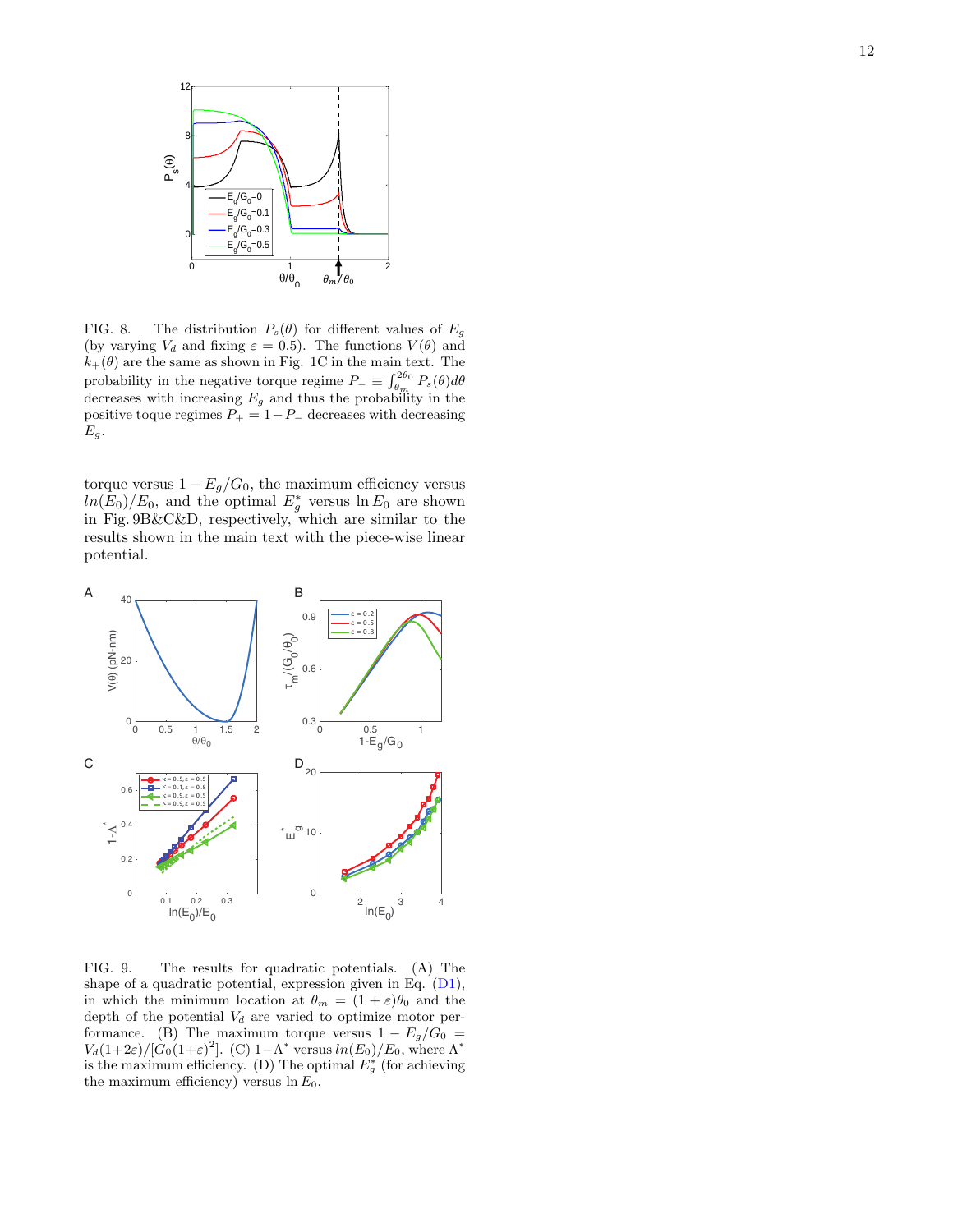- <span id="page-13-0"></span>[1] H. C. Berg and R. A. Anderson, "Bacteria swim by rotating their flagellar filaments," Nature 245, 380–382 (1973).
- [2] Steven H Larsen, Julius Adler, J Jay Gargus, and Robert W Hogg, "Chemomechanical coupling without atp: the source of energy for motility and chemotaxis in bacteria," Proc Natl Acad Sci USA 71, 1239–1243 (1974).
- [3] Norifumi Hirota, Makio Kitada, and Yasuo Imae, "Flagellar motors of alkalophilic bacillus are powered by an electrochemical potential gradient of na+," FEBS Lett 132, 278–280 (1981).
- <span id="page-13-1"></span>[4] H. C. Berg, "The rotatory motor of bacterial flagella," Annu. Rev. Biochem. 72, 19–54 (2003).
- <span id="page-13-2"></span>[5] Andrea Parmeggiani, Frank Julicher, Armand Ajdari, and Jacques Prost, "Energy transduction of isothermal ratchets: Generic aspects and specific examples close to and far from equilibrium," Phys Rev E 60, 2127 (1999).
- <span id="page-13-17"></span>[6] J.M.R. Parrondo and B.J. de Cisneros, "Energetics of brownian motors: a review," [Applied Physics A](http://dx.doi.org/10.1007/s003390201332) 75, 179– [191 \(2002\).](http://dx.doi.org/10.1007/s003390201332)
- <span id="page-13-3"></span>[7] R.D. Astumian, "Thermodynamics and kinetics of molecular motors," Biophysical Journal 98, 2401–2409 (2010).
- <span id="page-13-4"></span>[8] Y. V. Morimoto and T. Minamino, "Structure and function of the bi-directional bacterial flagellar motor," Biomolecules 4, 217–234 (2014).
- <span id="page-13-5"></span>[9] Matthew A B Baker, Robert M G Hynson, Lorraine A Ganuelas, Nasim Shah Mohammadi, Chu Wai Liew, Anthony A Rey, Anthony P Duff, Andrew E Whitten, Cy M Jeffries, Nicolas J Delalez, Yusuke V Morimoto, Daniela Stock, Judith P Armitage, Andrew J Turberfield, Keiichi Namba, Richard M Berry, and Lawrence K Lee, "Domain-swap polymerization drives the self-assembly of the bacterial flagellar motor," [Nat Struct Mol Biol](http://dx.doi.org/10.1038/nsmb.3172) 23, [197–203 \(2016\).](http://dx.doi.org/10.1038/nsmb.3172)
- <span id="page-13-6"></span>[10] Yukako Asai, Seiji Kojima, Haruki Kato, Noriko Nishioka, Ikuro Kawagishi, and Michio Homma, "Putative channel components for the fast-rotating sodium-driven flagellar motor of a marine bacterium." J bacteriol 179, 5104–5110 (1997).
- [11] David F Blair and Howard C Berg, "The mota protein of e. coli is a proton-conducting component of the flagellar motor," Cell 60, 439–449 (1990).
- [12] Ken Sato and Michio Homma, "Functional reconstitution of the na+-driven polar flagellar motor component of vibrio alginolyticus," J. Biol. Chem. 275, 5718–5722  $(2000).$
- [13] Seiji Kojima and David F Blair, "Solubilization and purification of the mota/motb complex of escherichia coli," Biochemistry 43, 26–34 (2004).
- [14] Tomohiro Yorimitsu, Masaru Kojima, Toshiharu Yakushi, and Michio Homma, "Multimeric structure of the poma/pomb channel complex in the na+-driven flagellar motor of vibrio alginolyticus," J biochem 135, 43–51 (2004).
- [15] Sang Yearn Chun and John S Parkinson, "Bacterial motility: membrane topology of the escherichia coli motb protein," Science 239, 276–278 (1988).
- <span id="page-13-7"></span>[16] Anna Roujeinikova, "Crystal structure of the cell wall anchor domain of motb, a stator component of the bacterial flagellar motor: implications for peptidoglycan recognition," Proc Natl Acad Sci USA 105, 10348–10353 (2008).
- <span id="page-13-8"></span>[17] Steven M Block and Howard C Berg, "Successive incorporation of force-generating units in the bacterial rotary motor," Nature 309, 470–472 (1984).
- <span id="page-13-9"></span>[18] David F Blair and Howard C Berg, "Restoration of torque in defective flagellar motors," Science 242, 1678– 1681 (1988).
- <span id="page-13-10"></span>[19] Michael D Manson, PM Tedesco, and Howard C Berg, "Energetics of flagellar rotation in bacteria," J mol biol 138, 541–561 (1980).
- [20] Shahid Khan and Howard C Berg, "Isotope and thermal effects in chemiosmotic coupling to the flagellar motor of streptococcus," Cell 32, 913–919 (1983).
- [21] Graeme Lowe, Markus Meister, and Howard C Berg, "Rapid rotation of flagellar bundles in swimming bacteria," Nature 325, 637–1041 (1987).
- <span id="page-13-11"></span>[22] Xiaobing Chen and Howard C Berg, "Torque-speed relationship of the flagellar rotary motor of escherichia coli," Biophys J 78, 1036–1041 (2000).
- <span id="page-13-12"></span>[23] Junhua Yuan, Karen A. Fahrner, Linda Turner, and Howard C. Berg, "Asymmetry in the clockwise and counterclockwise rotation of the bacterial flagellar motor," [Proceedings of the National](http://dx.doi.org/10.1073/pnas.1007333107) Academy of Sciences 107[, 12846–12849 \(2010\),](http://dx.doi.org/10.1073/pnas.1007333107) [http://www.pnas.org/content/107/29/12846.full.pdf.](http://arxiv.org/abs/http://www.pnas.org/content/107/29/12846.full.pdf)
- <span id="page-13-13"></span>[24] P Läuger, "Torque and rotation rate of the bacterial flagellar motor," Biophys J 53, 53–65 (1988).
- [25] Richard M Berry, "Torque and switching in the bacterial flagellar motor. an electrostatic model." Biophys J 64, 961 (1993).
- <span id="page-13-18"></span>[26] Jianhua Xing, Fan Bai, Richard Berry, and George Oster, "Torque–speed relationship of the bacterial flagellar motor," Proc Natl Acad Sci USA 103, 1260–1265 (2006).
- [27] Thierry Mora, Howard Yu, Yoshiyuki Sowa, and Ned S Wingreen, "Steps in the bacterial flagellar motor," PLOS Comput Biol 5, e1000540 (2009).
- <span id="page-13-19"></span>[28] Giovanni Meacci and Yuhai Tu, "Dynamics of the bacterial flagellar motor with multiple stators," Proc Natl Acad Sci USA 106, 3746–3751 (2009).
- [29] Siebe B van Albada, Sorin Tănase-Nicola, and Pieter Rein ten Wolde, "The switching dynamics of the bacterial flagellar motor," Mol Sys Biol 5 (2009).
- <span id="page-13-21"></span>[30] Giovanni Meacci, Ganhui Lan, and Yuhai Tu, "Dynamics of the bacterial flagellar motor: The effects of stator compliance, back steps, temperature, and rotational asymmetry," [Biophysical Journal](http://dx.doi.org/ http://dx.doi.org/10.1016/j.bpj.2011.02.045) 100, 1986 – 1995 [\(2011\).](http://dx.doi.org/ http://dx.doi.org/10.1016/j.bpj.2011.02.045)
- <span id="page-13-20"></span>[31] Ryan Boschert, Frederick R. Adler, and David F. Blair, "Loose coupling in the bacterial flagellar motor," [Proceedings of the National](http://dx.doi.org/10.1073/pnas.1419955112) [Academy of Sciences](http://dx.doi.org/10.1073/pnas.1419955112) 112, 4755–4760 (2015), [http://www.pnas.org/content/112/15/4755.full.pdf.](http://arxiv.org/abs/http://www.pnas.org/content/112/15/4755.full.pdf)
- <span id="page-13-14"></span>[32] Kranthi K. Mandadapu, Jasmine A. Nirody, Richard M. Berry, and George Oster, "Mechanics of torque generation in the bacterial flagellar motor," [Proceedings of the](http://dx.doi.org/10.1073/pnas.1501734112) [National Academy of Sciences](http://dx.doi.org/10.1073/pnas.1501734112) 112, E4381–E4389 (2015), [http://www.pnas.org/content/112/32/E4381.full.pdf.](http://arxiv.org/abs/http://www.pnas.org/content/112/32/E4381.full.pdf)
- <span id="page-13-15"></span>[33] Markus Meister, Graeme Lowe, and Howard C Berg, "The proton flux through the bacterial flagellar motor," Cell 49, 643–650 (1987).
- <span id="page-13-16"></span>[34] Shuichi Nakamura, Nobunori Kami-ike, P Yokota Junichi, Tohru Minamino, and Keiichi Namba, "Evidence